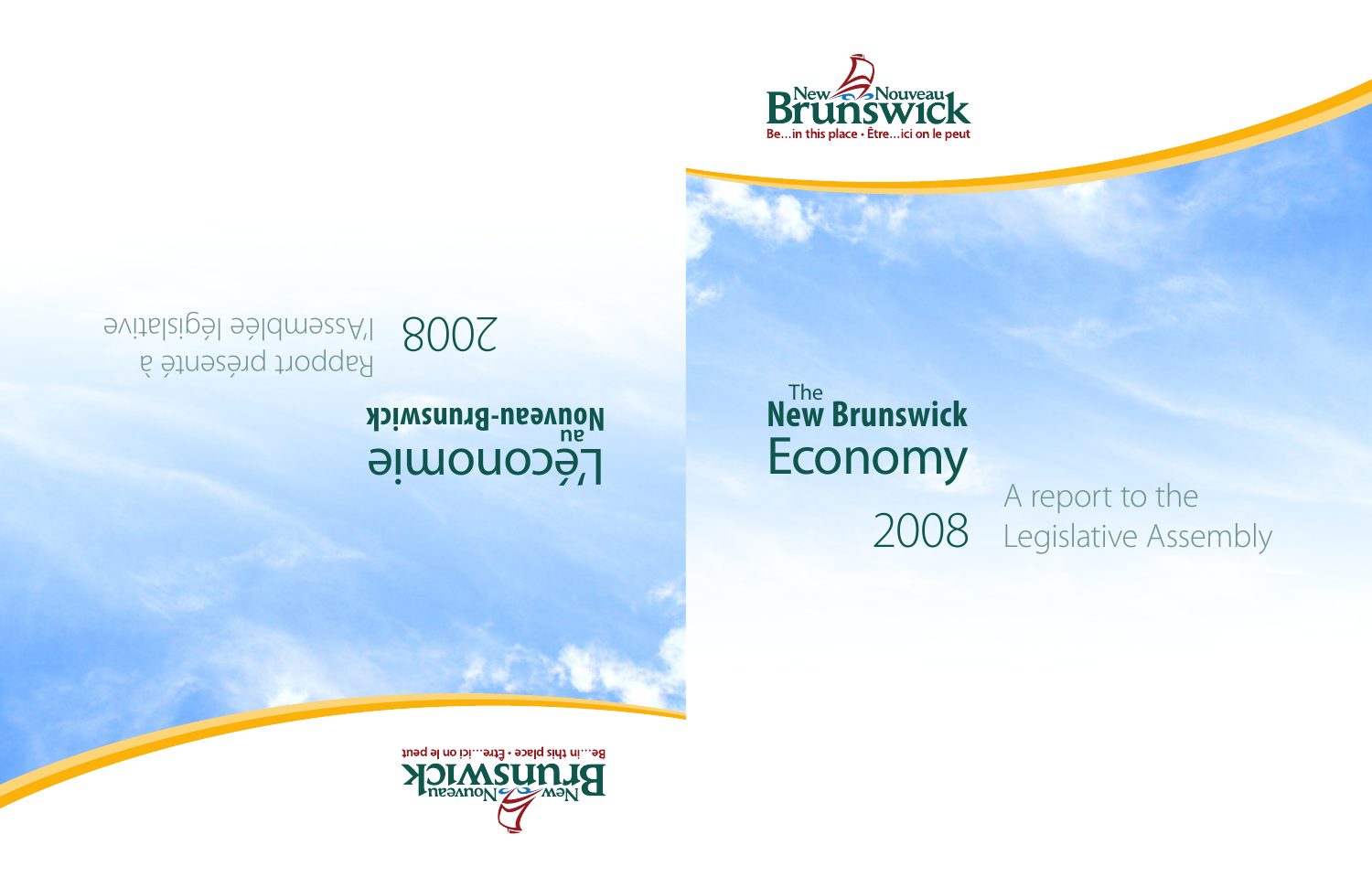#### **The New Brunswick Economy 2008**

**Published by:**  Department of Finance Province of New Brunswick P.O. Box 6000 Fredericton, New Brunswick E3B 5H1 Canada

Internet: www.gnb.ca/0024/index-e.asp

March 18, 2008

**Cover:** Communications New Brunswick (CNB 4868)

**Translation:** Translation Bureau, Supply and Services

**Printing and Binding:** Printing Services, Supply and Services

ISBN 978-1-55396-299-1

ISSN 0548-4073

Printed in New Brunswick



Think Recycling!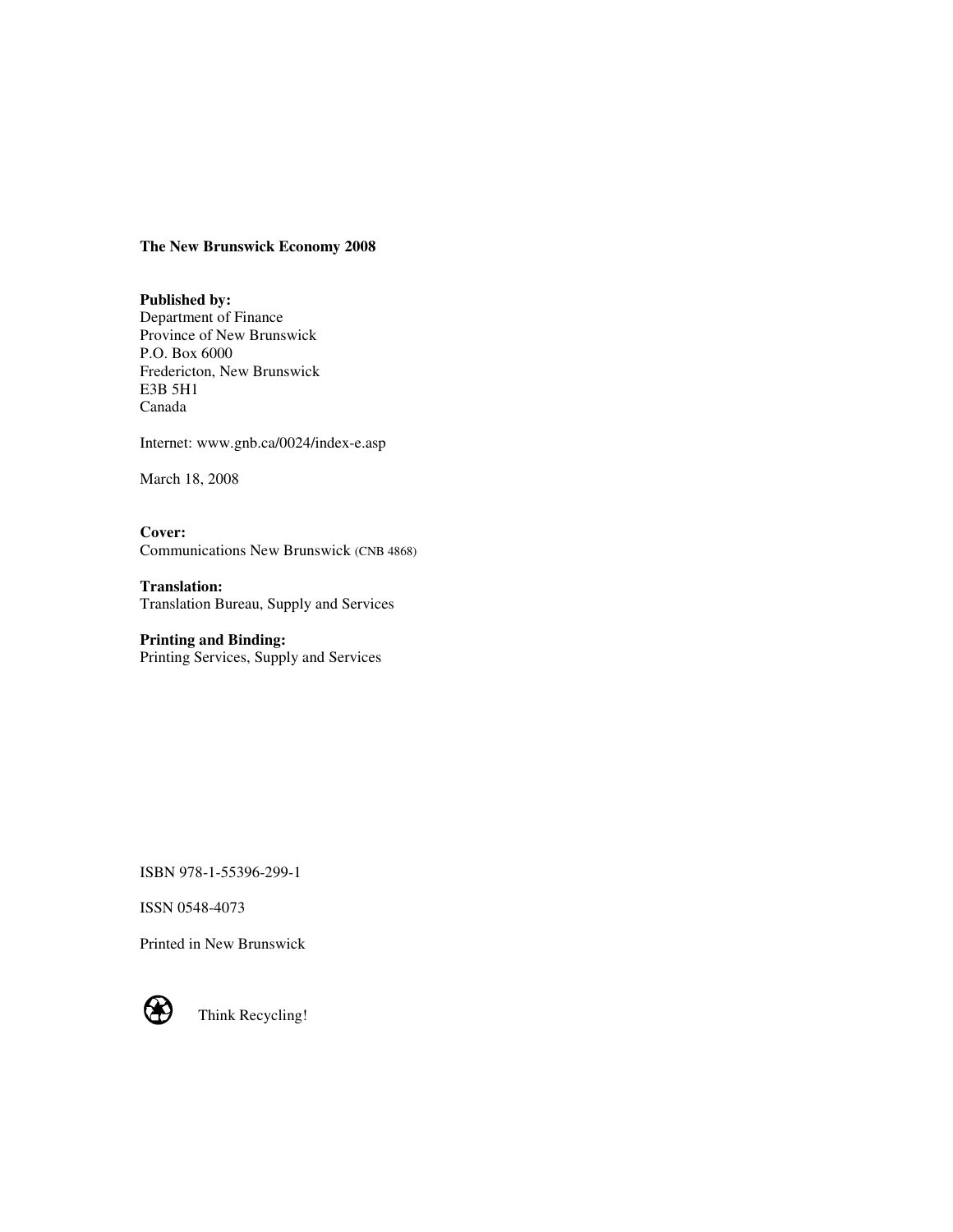## **Table of Contents**

# **Page**

| <b>Canadian Economy</b>                             |  |
|-----------------------------------------------------|--|
|                                                     |  |
|                                                     |  |
| <b>New Brunswick Economy</b>                        |  |
|                                                     |  |
|                                                     |  |
|                                                     |  |
|                                                     |  |
|                                                     |  |
|                                                     |  |
|                                                     |  |
| Strong Employment Increases in Four Regions 12      |  |
|                                                     |  |
|                                                     |  |
|                                                     |  |
| Accommodation and Food Services Face Challenges14   |  |
|                                                     |  |
|                                                     |  |
|                                                     |  |
|                                                     |  |
| Wages and Salaries Growth Remains Strong 17         |  |
|                                                     |  |
|                                                     |  |
|                                                     |  |
| Technology and Communication Diversifies Further 21 |  |
| Utilities Developments Continue Momentum 22         |  |

*NOTE: The analysis contained in the document is based on data available as of March 3, 2008; historically comparable data series are used. Numbers may not add due to rounding.*

*Data will be updated on the Finance Web site at*: http://www.gnb.ca/0024/index-e.asp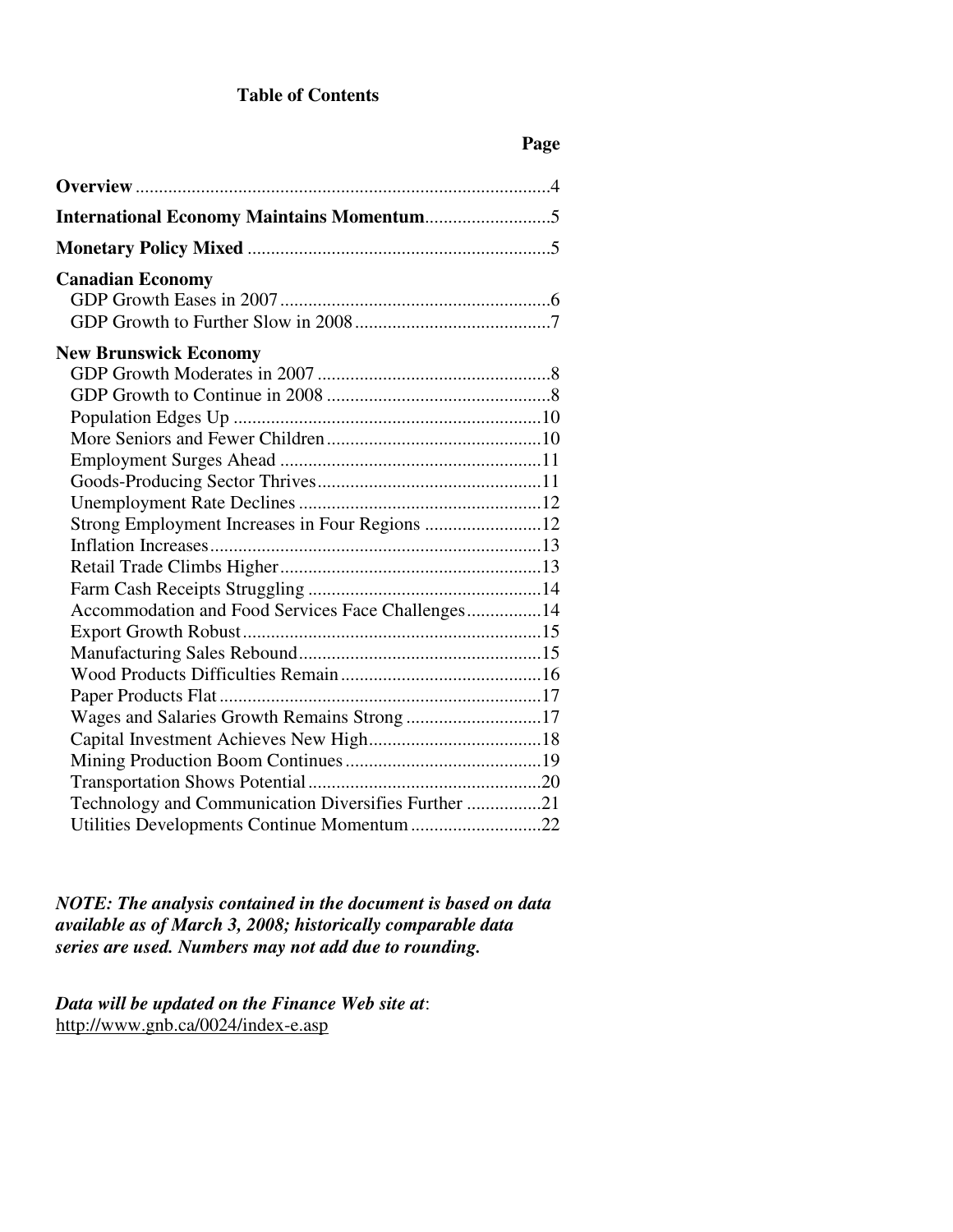# **Overview**

- The North American economies grew at a healthy pace in 2007, despite some challenges. The US economy expanded by 2.2%, the slowest growth in five years. Canadian economic growth weakened from the previous year, slowing to 2.7%, while in New Brunswick, real gross domestic product (GDP) advanced 2.4%.
- Increases in New Brunswick exports, retail sales, housing starts and manufacturing sales surpassed the national rates in 2007. Capital investment achieved a new high of \$6.0 billion, a 5.4% rise over 2006. Mineral production remained strong and port tonnage reported an increase. Farm cash receipts declined, and the wood products sector experienced further difficulties.
- New Brunswick's inflation rate stood at 1.9% in 2007, up from 1.7% in 2006, but below Canada's rate of 2.2%. The provincial population edged up 0.1%, the strongest increase reported since 2004.
- Employment in the province climbed to a record high of 362,800 in 2007, a 2.1% increase and the highest rate posted in the Atlantic region. The unemployment rate remained in single-digits for the fourth consecutive year, pushed down to a record low of 7.5%, while the participation rate peaked at 64.0%. Wages and salaries growth stayed strong.
- For 2008, economic growth in North America is expected to moderate. In New Brunswick, real GDP growth is projected to increase 1.8% supported by construction of the liquefied natural gas (LNG) terminal, the refurbishment of the Point Lepreau generating station, the potash mine expansion and the development of several wind farms. The provincial unemployment rate should be little changed.

| <b>2007 Statistical Summary</b>                          |         |                                                 |  |  |  |
|----------------------------------------------------------|---------|-------------------------------------------------|--|--|--|
|                                                          |         | <b>Growth Rates<sup>1</sup></b><br>2006 to 2007 |  |  |  |
|                                                          | N.B.    | Canada                                          |  |  |  |
| <b>Output and Income</b>                                 |         |                                                 |  |  |  |
| <b>GDP</b> - Current Dollars                             | 5.1     | 5.9                                             |  |  |  |
| GDP - Chained (2002) Dollars                             | 2.4     | 2.7                                             |  |  |  |
| Personal Income                                          | 41      | 6.1                                             |  |  |  |
| Foreign Exports                                          | 7.7     | 1.6                                             |  |  |  |
| <b>Retail Trade</b>                                      | 6.3     | 5.8                                             |  |  |  |
| <b>Population and Labour Force</b>                       |         |                                                 |  |  |  |
| Total Population (July 1)                                | 0.1     | 1.0                                             |  |  |  |
| Labour Force                                             | 0.7     | 2.0                                             |  |  |  |
| Employment                                               | 2.1     | 2.3                                             |  |  |  |
| Unemployment                                             | $-13.5$ | $-2.6$                                          |  |  |  |
| Unemployment Rate (%)                                    | 7.5     | 6.0                                             |  |  |  |
| Participation Rate (%)                                   | 64.0    | 67.6                                            |  |  |  |
| <b>Indicators</b>                                        |         |                                                 |  |  |  |
| Farm Cash Receipts                                       | $-2.9$  | 9.5                                             |  |  |  |
| <b>Housing Starts</b>                                    | 3.8     | 0.4                                             |  |  |  |
| <b>Manufacturing Sales</b>                               | 4.9     | 0.3                                             |  |  |  |
| <b>Consumer Price Index</b>                              | 1.9     | 2.2.                                            |  |  |  |
|                                                          |         |                                                 |  |  |  |
| <sup>1</sup> Per cent change unless otherwise indicated. |         |                                                 |  |  |  |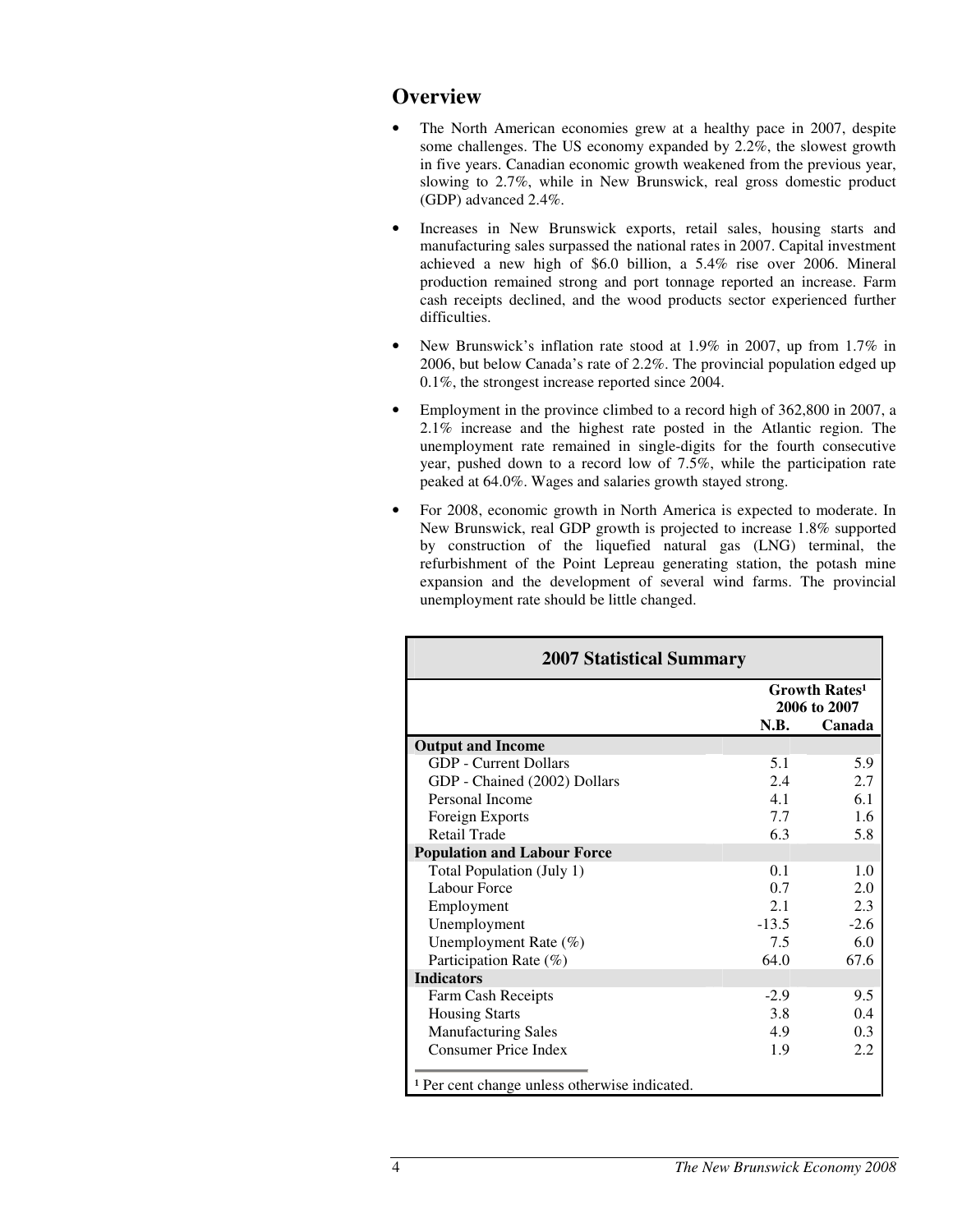# **International Economy Maintains Momentum**

- The global economy continued its expansion at a solid pace in 2007, despite the ongoing liquidity crisis that commenced in August. The US economy stayed strong through the second and third quarters before slowing sharply. Growth in the euro zone and Japanese economy remained healthy. Solid performances in the major emerging economies also contributed favourably to world growth.
- The US economy advanced 2.2% in 2007, the slowest growth in five years. Japan's economic growth moderated as well, up 2.1%. However, economic activity in the euro zone gained strength with growth of 2.7%, the second strongest pace in seven years.
- The Chinese economy expanded 11.4% in 2007 to record the largest increase in 13 years. A boom in exports and investment drove the rapid growth, despite repeated interest rate hikes and controls to slow spending on real estate and other assets.
- Growth for the world economy is expected to slow notably in 2008 in response to the lingering fallout from tightening credit conditions. The International Monetary Fund is calling for global growth of 4.1% in 2008. The US  $(+1.6\%)$ , Japanese  $(+1.7\%)$  and euro zone  $(+2.1\%)$  economies should lose some momentum, while the Chinese economy is expected to remain vibrant (+10.0%).



# **Monetary Policy Mixed**

- After remaining on the sidelines for over a year, the Bank of Canada raised its target overnight rate by a quarter of a percentage point to 4.5% in July 2007, citing the higher-than-expected upward pressure on inflation. However, the volatility in global financial markets, the strong Canadian dollar and lower-than-projected inflation prompted the Bank to reverse the hike in December.
- The Canadian dollar reached parity with the greenback on September 20 for the first time since 1976, and rose to 110.30 cents (US) before slipping back down. For all of 2007, the Canadian dollar averaged 93.04 cents (US), up 5.5% against the US currency.
- After standing pat for more than a year, the US Federal Reserve lowered its target for the Federal Funds rate three times in 2007 to help forestall some of the adverse effects on the economy arising from the disruption in financial markets. The last cut on December 11 left the rate at 4.25%, a twoyear low.
- The Bank of Japan tightened its monetary policy in February, doubling its benchmark interest rate from 0.25% to 0.5%, where it has since remained. Both the Bank of England and the European Central Bank raised their key interest rates as well in 2007.
- In late 2007, central banks around the world conducted the biggest coordinated action since 9/11 and temporarily pumped hundreds of billions of dollars into the banking system to ease liquidity concerns, which originated from the meltdown of the US subprime mortgage market.

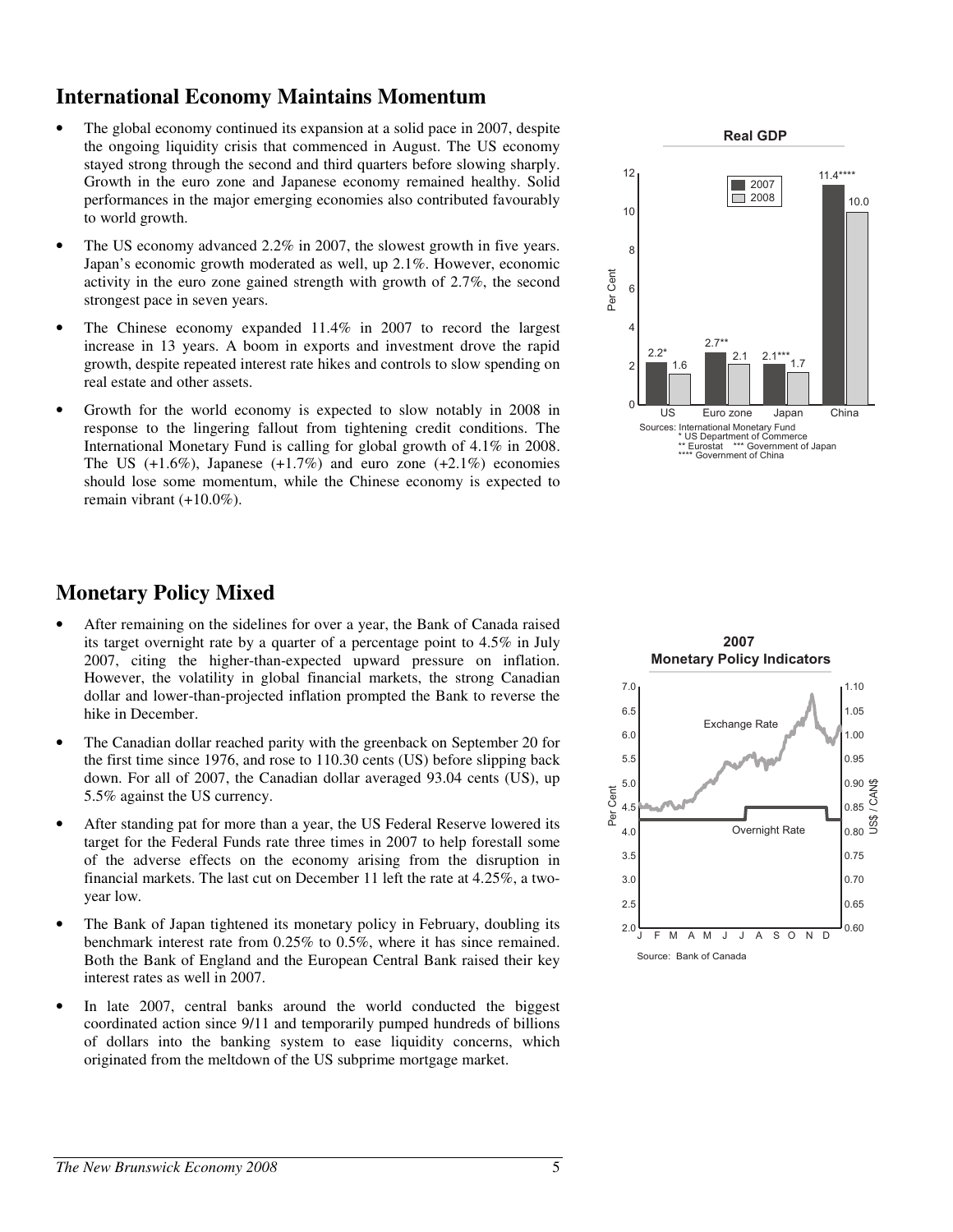

# **Canadian Economy GDP Growth Eases in 2007**

- After blossoming in the first half of 2007, Canadian economic growth slowed in the third quarter and weakened further in the last three months. Real GDP grew 2.7% in 2007, supported by strength in consumer spending, residential construction and business investment.
- Canada's labour market continued to thrive in 2007, with employment up 2.3% (+382,100). The proportion of the employed working-age population edged up to 63.5% from 63.0% in 2006, while the unemployment rate declined to a three-decade low of 6.0% from 6.3% the previous year.
- The Canadian dollar appreciated further in 2007, reflecting a weakening US economy and the strong demand for, and soaring prices of, Canadian commodities. The high Canadian dollar coupled with intense global competition continued to hammer Canada's export and manufacturing sectors, with Canadian manufacturers shedding 72,800 jobs.
- The construction industry stayed active in 2007, creating 63,800 jobs. Residential construction investment grew 8.5%, driven by strength in employment, growth in personal disposable income and attractive financing options. Housing starts defied expectations and crept up 0.4% for the year.
- Corporation profits before taxes continued to climb at a substantial clip, encouraging investment in both non-residential construction and machinery and equipment. In 2007, non-residential investment rose 10.8%. Labour income advanced 6.3%, exceeding the 6.1% increase posted in 2006.
- Considerable gains in housing-related activities continued to influence household spending. In 2007, retail sales were up 5.8%, compared to 6.4% in 2006. Despite the slowdown in late 2007, the number of new motor vehicle sales posted positive growth, increasing 1.5% in 2007, a deceleration from the 2.2% in 2006.
- In the financial markets, the resource-dominated TSX/S&P Composite Index outperformed its main US counterparts in each of the past six years, thanks mostly to the energy and metal and mining sectors.
- Demand for Canada's exports was hampered by the protracted slump in the US housing sector. Canada's international trade sector continued to act as a drag on economic growth in 2007, as exports of goods and services increased 0.9% while imports rose 5.7%.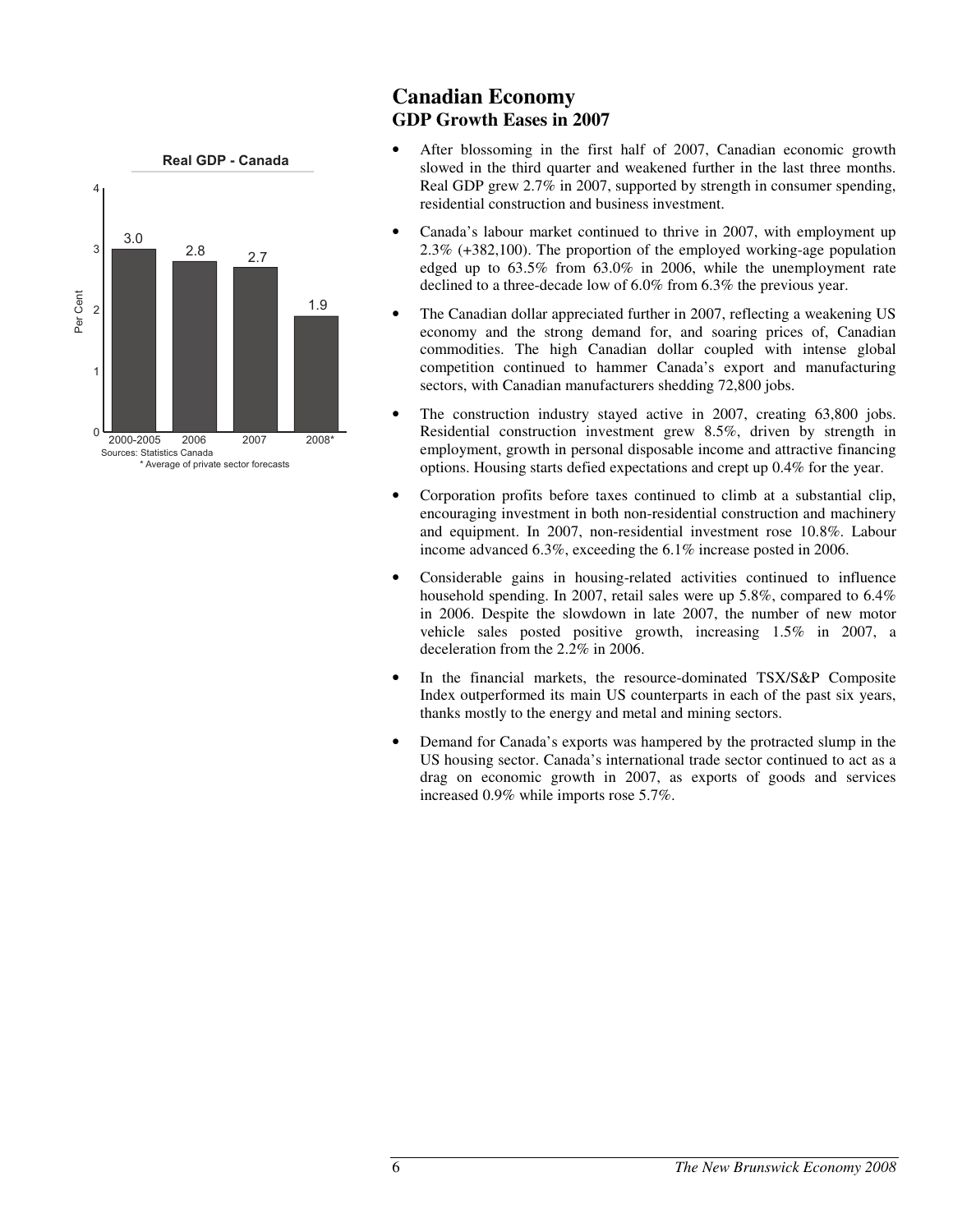## **GDP Growth to Further Slow in 2008**

- The pace of Canadian economic growth is expected to moderate in 2008, due to the meltdown of the US subprime mortgage market. However, the domestic economy should remain vibrant, supported by the wealth effects of flourishing home prices, rising personal disposable income and the GST cut.
- Employment is expected to grow at a slower pace than in 2007, while the unemployment rate is anticipated to rise slightly. The Canadian dollar should remain at elevated levels through 2008, posing further challenges to the manufacturing and trade sectors, with the weakening trade balance notably hindering growth.
- Residential construction investment should moderate, reflecting the deterioration of housing affordability. Investment in the non-residential sector should remain positive. The strong Canadian dollar will reduce the cost of imported equipment, promoting investment in machinery and equipment.
- Regional divergence in economic growth will continue. Private sector forecasters expect Canada will see growth averaging 1.9% in 2008 with top performances from Alberta, Saskatchewan and British Columbia.

| <b>Canada Economic Indicators</b><br>Growth Rates <sup>1</sup> , 2006 to 2008 |      |      |                   |  |  |  |  |  |
|-------------------------------------------------------------------------------|------|------|-------------------|--|--|--|--|--|
|                                                                               | 2006 | 2007 | 2008 <sup>2</sup> |  |  |  |  |  |
| Gross Domestic Product (GDP)                                                  | 5.2  | 5.9  | 4.6               |  |  |  |  |  |
| GDP (real)                                                                    | 2.8  | 2.7  | 1.9               |  |  |  |  |  |
| Employment                                                                    | 1.9  | 2.3  | 1.2               |  |  |  |  |  |
| Unemployment Rate $(\%)$                                                      | 6.3  | 6.0  | 6.1               |  |  |  |  |  |
| Consumer Price Index                                                          | 2.0  | 2.2  | 1.6               |  |  |  |  |  |
|                                                                               |      |      |                   |  |  |  |  |  |
| <sup>1</sup> Per cent change unless otherwise indicated.                      |      |      |                   |  |  |  |  |  |
| <sup>2</sup> Average of private sector forecasts                              |      |      |                   |  |  |  |  |  |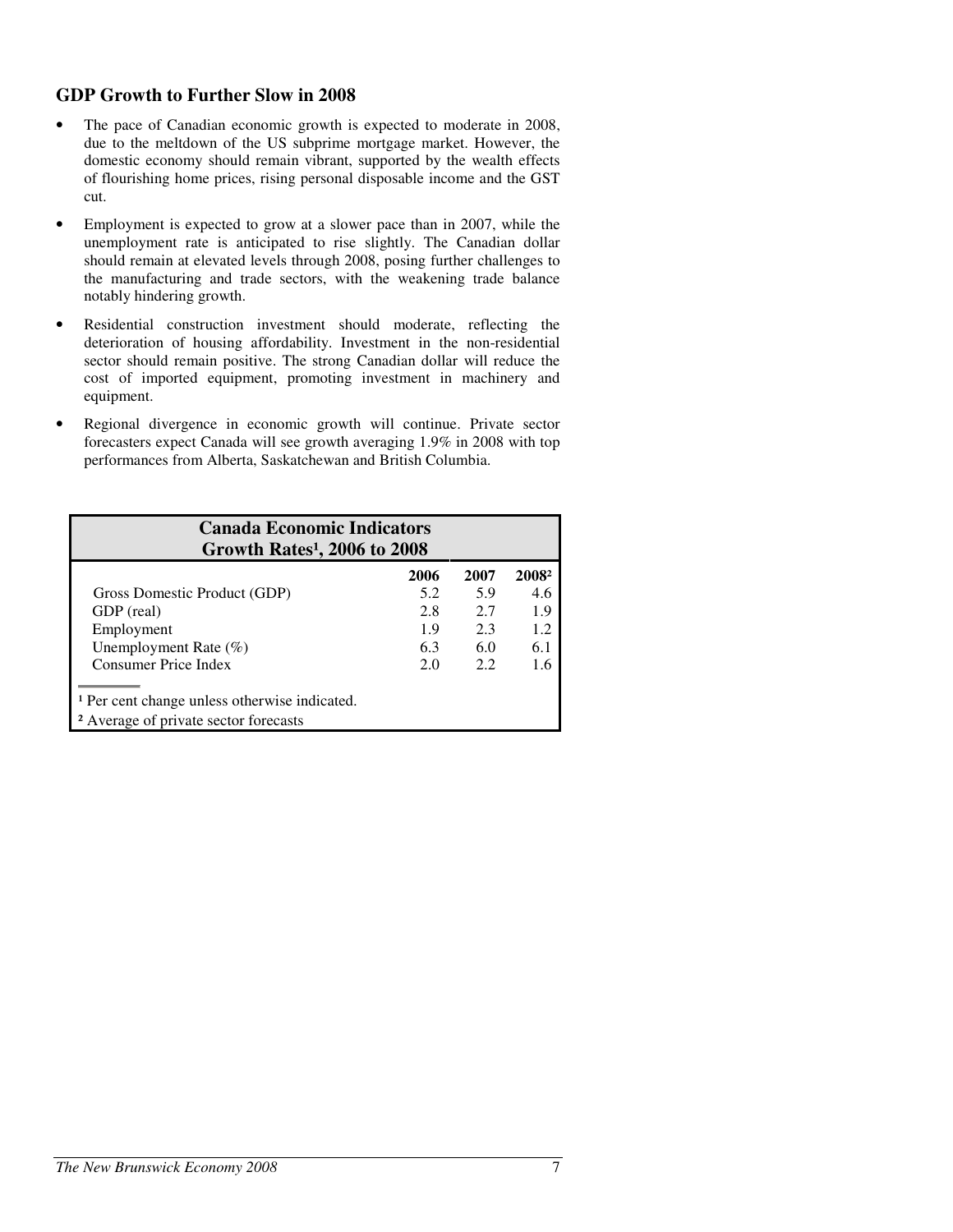

# **New Brunswick Economy GDP Growth Moderates in 2007**

- The Department of Finance estimates that New Brunswick's real economic growth slowed in 2007, increasing at a rate of 2.4% compared to 3.0% in 2006. Private sector forecasters anticipate the economy expanded at a pace in the 2.2% to 2.5% range, with an average of 2.3%.
- A dynamic labour market was evident in 2007. Employment posted stronger growth than it did a year ago, rising by 7,400 jobs or 2.1%. Gains in construction, and health care and social assistance accounted for threequarters of the increase. The unemployment rate fell to 7.5%, a 32-year low.
- Persistently low prices on certain paper products, and reduced demand for wood products south of the border, caused a number of mill closures in the province in the latter half of 2007. Employment in the wood products industry fell slightly in 2007 as sales declined 18.7%. Paper products sales were flat despite a solid start to the year.
- Energy exports accounted for more than half of total foreign exports originating from New Brunswick. Supported by higher refined petroleum prices in 2007, exports of energy products soared 14.5%, more than offsetting the 6.2% decline in 2006. As a result, the value of foreign exports of commodities increased 7.7%.
- Solid growth in wages and salaries in 2007, coupled with better-thanexpected housing-related activities, encouraged retail sales, which recorded their strongest growth since 1999, up 6.3% for the year. New motor vehicle sales continued to see positive growth.
- Mining production climbed further in 2007. The overall value of mineral production was estimated to total \$1,569.2 million, a 2.0% rise from 2006.
- Investment was the principal driver of growth in 2007, with two megaprojects dominating investment in non-residential construction: the Point Lepreau refurbishment project and the construction of the Canaport LNG terminal in Saint John. Overall, capital investment reached \$6.0 billion, a 5.4% increase over 2006 and the highest level on record.
- Residential investment rose to an unprecedented high of \$1,517.9 million (+8.9%) in 2007. Construction of new dwellings, renovation activity and the resale market all remained very active. Housing starts increased to 4,242 units, up 3.8% from 2006.

# **GDP Growth to Continue in 2008**

• New Brunswick's economic growth should moderate somewhat in 2008, supported primarily by increased non-residential investment and booming mining operations. Residential construction investment is anticipated to lose some momentum but still see positive growth.

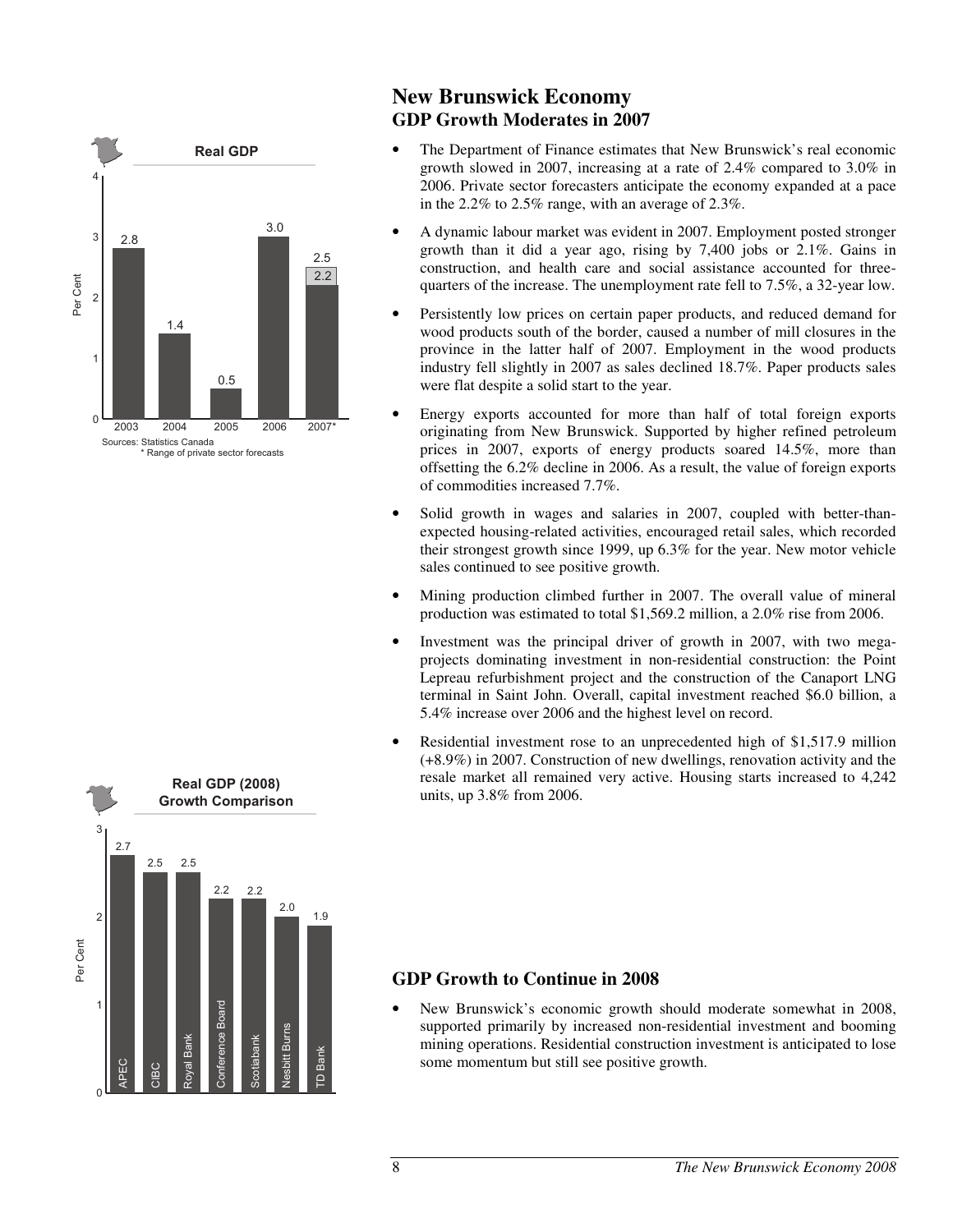- The construction of the LNG terminal in Saint John and the refurbishment of the Point Lepreau nuclear power plant are progressing. In addition, the proposed \$1.7-billion expansion of the potash mine near Sussex and the recently announced wind farm projects are expected to strengthen business non-residential investment.
- Employment growth is expected to ease markedly in 2008. Accordingly, growth in personal income should moderate, removing some stimulus for consumer spending. The unemployment rate will be little changed from 2007.
- Several years of strong increases in home prices are beginning to strain affordability in the province. However, still low mortgage rates and longer amortization periods will encourage continued consumer involvement in the housing market and keep housing starts at a high level in 2008.
- Oil prices should remain at elevated levels in 2008 due to relentless growth in demand, especially from China. However, the GST reduction and the effects of a strong Canadian dollar should keep inflation under 2% for the third year in a row.
- Benefiting from widespread solid demand for uranium and base metals, New Brunswick will continue to see an increase in mineral exploration and mine developments in 2008. However, faced with high energy prices, a strong Canadian dollar and soft demand from the US, the province's nonenergy manufacturing sector will continue to experience difficulties.
- The Department of Finance is forecasting real GDP growth of 1.8% for 2008. Private sector forecasters expect growth to fall in the 1.9% to 2.7% range.

| <b>New Brunswick Economic Indicators</b>                 |      |        |        |      |                   |  |  |
|----------------------------------------------------------|------|--------|--------|------|-------------------|--|--|
| Growth Rates <sup>1</sup> , 2004 to 2008                 |      |        |        |      |                   |  |  |
|                                                          | 2004 | 2005   | 2006   | 2007 | 2008 <sup>2</sup> |  |  |
| <b>Economic Accounts</b>                                 |      |        |        |      |                   |  |  |
| Gross Domestic Product (GDP)                             | 5.2  | 2.8    | 4.8    | 5.1  | 4.0               |  |  |
| Personal Expenditures                                    | 4.1  | 4.4    | 4.7    | 5.3  | 4.1               |  |  |
| Government Current Expenditures                          | 6.3  | 8.1    | 5.1    | 5.0  | 4.4               |  |  |
| Gross Fixed Capital Formation                            | 9.1  | 8.4    | 6.1    | 20.1 | 7.9               |  |  |
| GDP (real)                                               | 1.4  | 0.5    | 3.0    | 2.4  | 1.8               |  |  |
| <b>Income</b>                                            |      |        |        |      |                   |  |  |
| Personal Income                                          | 4.7  | 3.6    | 4.0    | 4.1  | 3.8               |  |  |
| Labour Income                                            | 4.8  | 4.4    | 4.2.   | 4.8  | 4.0               |  |  |
| <b>Population and Labour Market</b>                      |      |        |        |      |                   |  |  |
| Total Population (July 1)                                | 0.1  | $-0.1$ | $-0.3$ | 0.1  | 0.0               |  |  |
| Labour Force                                             | 1.5  | 0.1    | 0.4    | 0.7  | 0.5               |  |  |
| Employment                                               | 2.0  | 0.1    | 1.4    | 2.1  | 0.7               |  |  |
| Unemployment Rate (%)                                    | 9.8  | 9.7    | 8.8    | 7.5  | 7.4               |  |  |
| Participation Rate (%)                                   | 63.9 | 63.6   | 63.7   | 64.0 | 64.1              |  |  |
| <b>Other</b>                                             |      |        |        |      |                   |  |  |
| <b>Consumer Price Index</b>                              | 1.5  | 2.4    | 1.7    | 1.9  | 1.6               |  |  |
|                                                          |      |        |        |      |                   |  |  |
| <sup>1</sup> Per cent change unless otherwise indicated. |      |        |        |      |                   |  |  |
| <sup>2</sup> Projections – NB Finance                    |      |        |        |      |                   |  |  |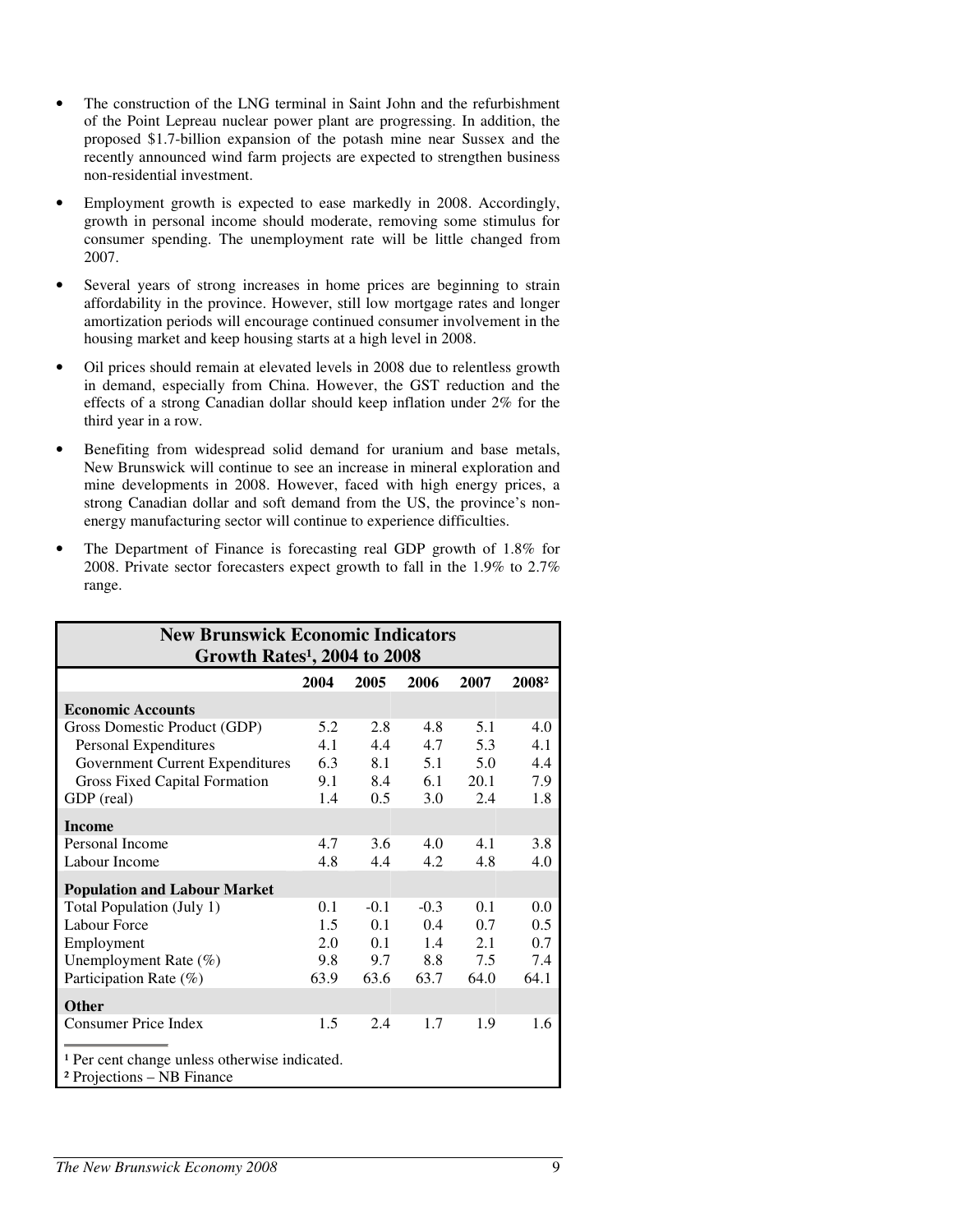

# **Population Edges Up**

- As of July 1, 2007, New Brunswick's population was estimated at 749,782, a 0.1% increase from July 1, 2006, and the first year-over-year increase posted since 2003-2004. Canada's population rose 1.0% on a year-over-year basis, similar to the rate of growth reported the previous year.
- Between July 1, 2006 and June 30, 2007, New Brunswick's population was estimated to have increased by 557 people. Interprovincial migration for the year showed that people leaving New Brunswick for other parts of Canada exceeded those coming to the province by 1,144, a significant improvement from the net outflow estimated the previous year (-3,487). Alberta was the beneficiary of almost one-third of New Brunswick's out-migrants.
- Net international migration was pushed up to its highest level in more than 30 years, impacted by an increased number of immigrants to the province (+1,630) and a higher level of net non-permanent residents (+380). The total number of emigrants held constant from the previous two years.
- The natural increase (excess of births over deaths) continues to erode, falling to an all-time low of 139, a consequence of 112 fewer births and 136 more deaths in the province than in the previous year.
- New Brunswick's population is expected to show little change in 2008.
- These estimates are based on the 2001 Census counts adjusted for net undercoverage. Updated population estimates taking into account the 2006 Census results and net undercoverage will be available in September 2008.



# **More Seniors and Fewer Children**

- New Brunswick's population continues to age. The median age reached 41.4 years in 2007, 2.4 years older than the national average of 39.0 years. Women in the province outnumbered their male counterparts (50.7% vs 49.3%), and, on average, were two years older than them.
- The proportion of children continued to decline, with those 0-14 years of age representing 15.4% of New Brunswick's population. The number of youth aged 15-24 years fell below 100,000 for the second consecutive year and comprised 13.1% of the total population.
- Young adults 25-34 years also exhibited a declining share, falling to 12.7%, while persons aged 35-49 years, containing the youngest baby boomers, represented 23.2% of the total population.
- The rapid growth of the pre-seniors cohort (those aged 50-64 years) is due to the impact of the oldest baby boomers. This group increased its share to 21.1% from 20.4% the previous year.
- Seniors aged 65 years and over accounted for 14.5% of the provincial population. Young seniors (65-79 years) comprised 10.4% of the total population, while older seniors (80 years and over) made up 4.1%. More than 5,000 people in the province were aged 90 years and over in 2007.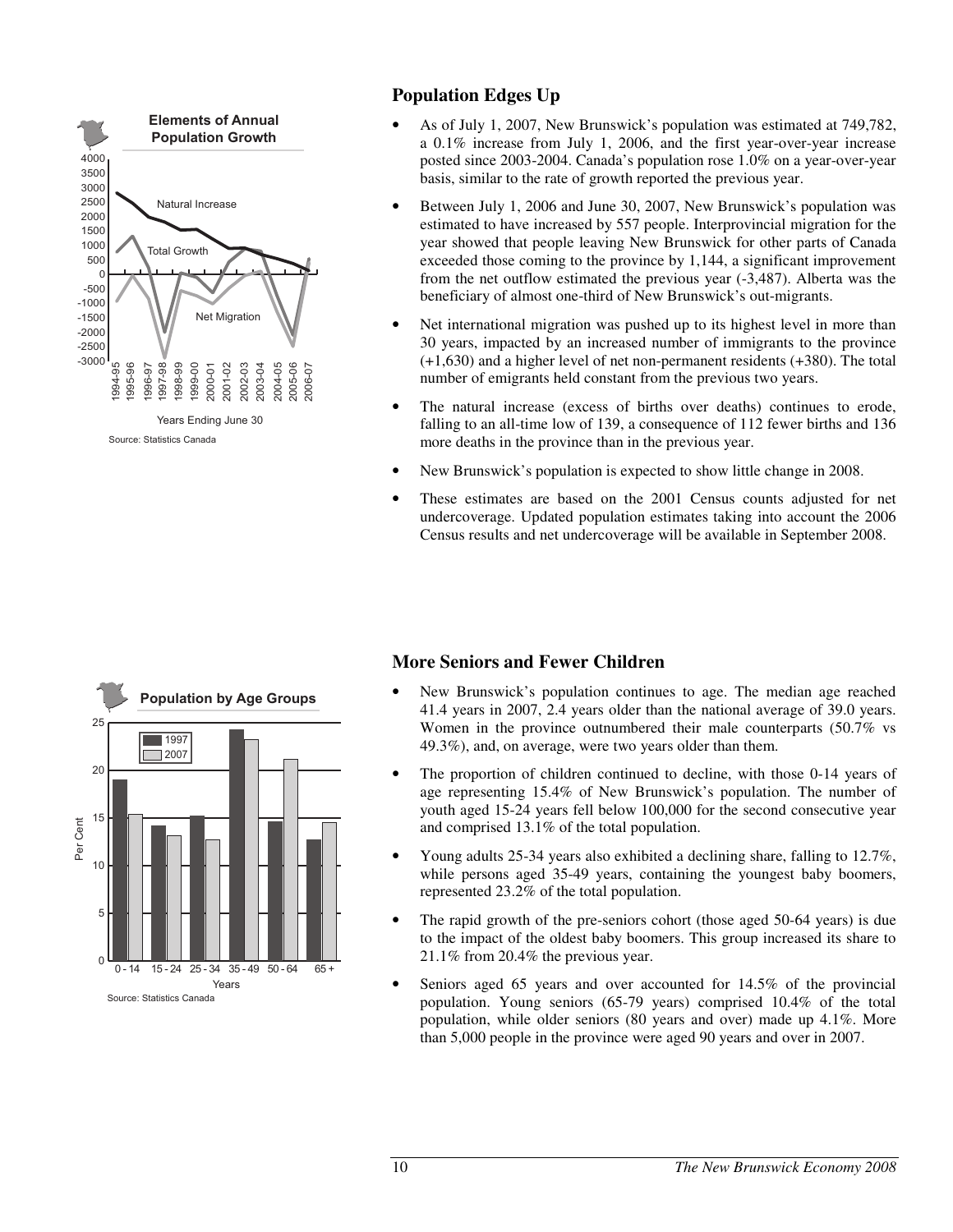#### **Employment Surges Ahead**

- Employment in New Brunswick climbed to a record high of 362,800 in 2007. Overall gains totalled 7,400 (+2.1%) for the year, one-and-a-half times higher than the gains in 2006. New Brunswick's employment growth was the highest rate posted in the Atlantic region and was fourth highest among the provinces. Nationally, the number of employed increased 2.3%.
- New Brunswick's employment gains were predominantly in full-time work, which increased by 6,900 and accounted for 84% of all jobs in the province. Part-time employment rose by 500. Both men and women benefited from employment increases (up 1.9% and 2.4% respectively), with women enjoying stronger job growth.
- Among the major age groups in the province, only persons falling in the youngest and oldest categories registered employment gains from 2006. Youths 15-19 years of age and older adults aged 45-64 years saw increases of 1,400 and 6,500 respectively. Persons aged 25-44 years suffered considerable job losses in 2007 (-1,700), although all were in part-time work. Young adults 20-24 years of age lost 600 jobs, all in full-time employment.
- New Brunswick's participation rate continued to trend upward, achieving an all-time high of 64.0%, up from 63.7% last year. A record high was also realized nationally, with Canada's participation rate peaking at 67.6%.
- Employment is projected to rise modestly in 2008.



#### **Goods-Producing Sector Thrives**

- The majority of New Brunswick's employment gains in 2007 occurred in the goods-producing sector, shifting from the service-producing sector for the first time since 2003. Employment in the goods-producing sector jumped by 6,300, nearly eight times the gains registered in 2006. Service sector growth slowed but still reported a healthy gain of 1,100.
- Employment rose in four of the 11 service industries, spearheaded by health care and social assistance. This industry recovered most of the job losses from the previous two years and added 2,700 jobs to the economy. Solid gains were also evident in information, culture and recreation (+1,500) and professional, scientific and technical services (+1,000). Trade was up by 400. Employment in finance, insurance, real estate and leasing was unchanged, while the six remaining industries faced employment declines, with the most significant job loss registered in business, building and other support services (-1,600).
- All five goods-producing industries reported employment increases, led by gains in construction (+2,900). Notable growth was also displayed in natural resources  $(+1,200)$ , utilities  $(+1,000)$  and manufacturing  $(+1,000)$ . Employment in agriculture edged up slightly.
- The service-producing sector employed 279,400 people in 2007, and the goods-producing sector 83,400.



Source: Statistics Canada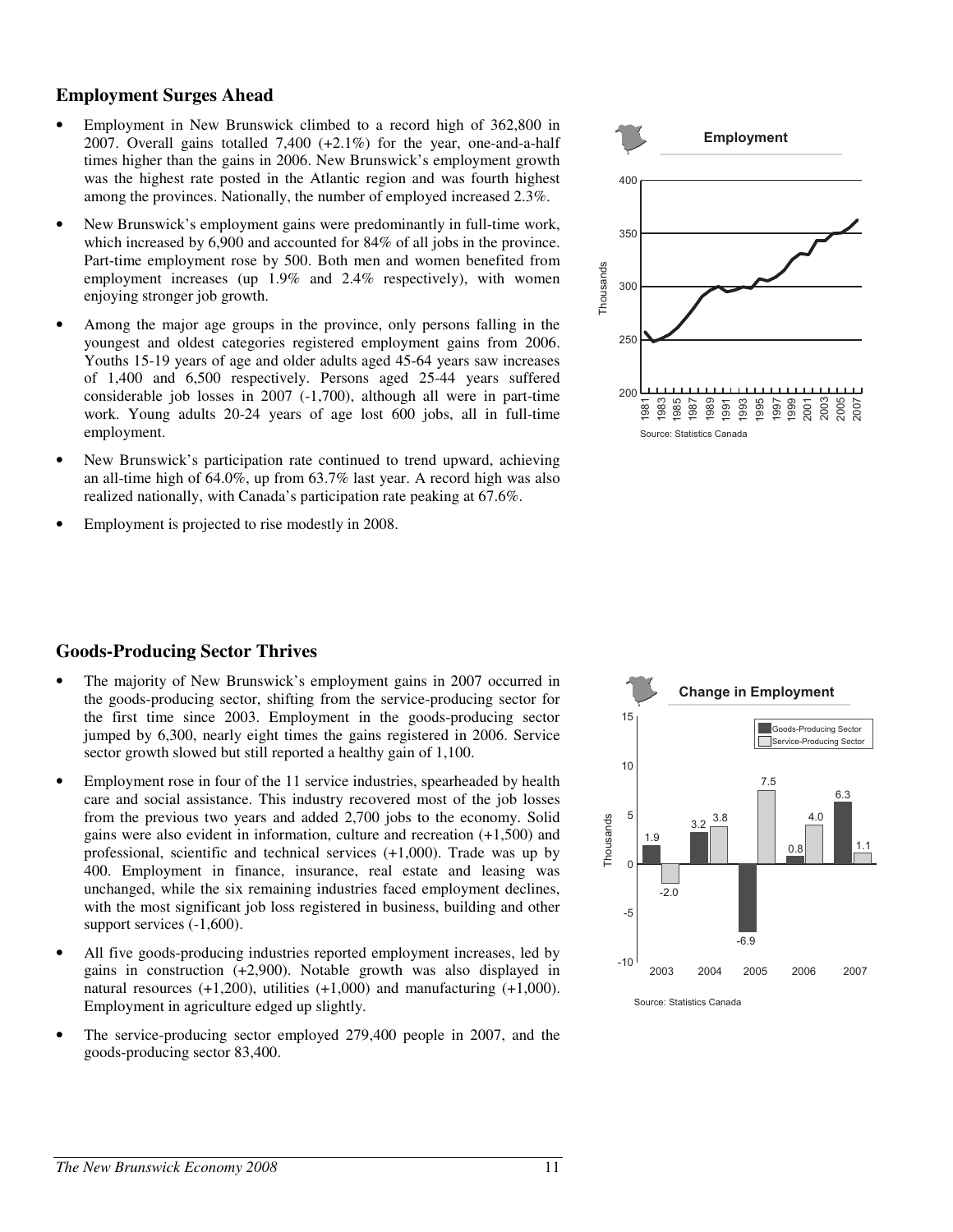

## **Unemployment Rate Declines**

- New Brunswick experienced the largest drop in the unemployment rate in the country, falling 1.3 percentage points to 7.5% in 2007 and marking the fourth consecutive year the provincial rate has stayed below 10%. New Brunswick's unemployment rate tumbled to a 32-year low and was the lowest level posted among the Atlantic provinces. Nationally, the jobless rate stood at 6.0%.
- Provincial unemployment stood at 29,600 (-13.5%), the fewest number of unemployed since 1976. Unemployed males saw their level fall to 17,900 (-14.8%), while unemployment among females declined to 11,700 (-11.4%). Nationally, the unemployment level decreased 2.6%.
- The unemployment rate for women has been consistently lower than that for men for more than 25 years. In 2007, the female unemployment rate fell to a record low of 6.2%, the ninth year in a row of single-digits. The unemployment rate for men fell below 10% for the first time, declining to 8.8%.
- With the exception of the 30-34 years of age category, all age groups reported improvements in their unemployment rate. Teenagers aged 15-19 years registered the largest drop in their unemployment rate, with it falling to an all-time low of 13.7%.
- New Brunswick's unemployment rate in 2008 is expected to be comparable to the 2007 rate.



# **Strong Employment Increases in Four Regions**

- Four regions reported strong performances in 2007, led by employment increases in Saint John-St. Stephen (+3,300) and Fredericton-Oromocto (+3,100). The Moncton-Richibucto and Campbellton-Miramichi areas also contributed healthy gains, up 1,900 and 1,300 respectively. Employment in the Edmundston-Woodstock region fell back to its 2005 level, losing all 2,200 jobs it had registered the previous year.
- Despite a solid showing in employment, Campbellton-Miramichi maintained the highest unemployment rate among the regions at 12.3%. Nevertheless, the 2007 rate was a full percentage point lower than the previous year. Moncton-Richibucto, Fredericton-Oromocto and Saint John-St. Stephen experienced improvements in their unemployment rates, all of which were below the provincial average of 7.5%. The unemployment rate in Edmundston-Woodstock deteriorated from the previous year, rising to 8.2%.
- Higher participation rates were observed in three of the five regions. Rates in Fredericton-Oromocto and Saint John-St. Stephen increased to 68.9% and 64.9% respectively, while the historically low participation rate in Campbellton-Miramichi climbed 0.7 percentage points to 58.5%. The Edmundston-Woodstock and Moncton-Richibucto areas saw their participation rates decline, to 62.6% in the former and 65.2% in the latter.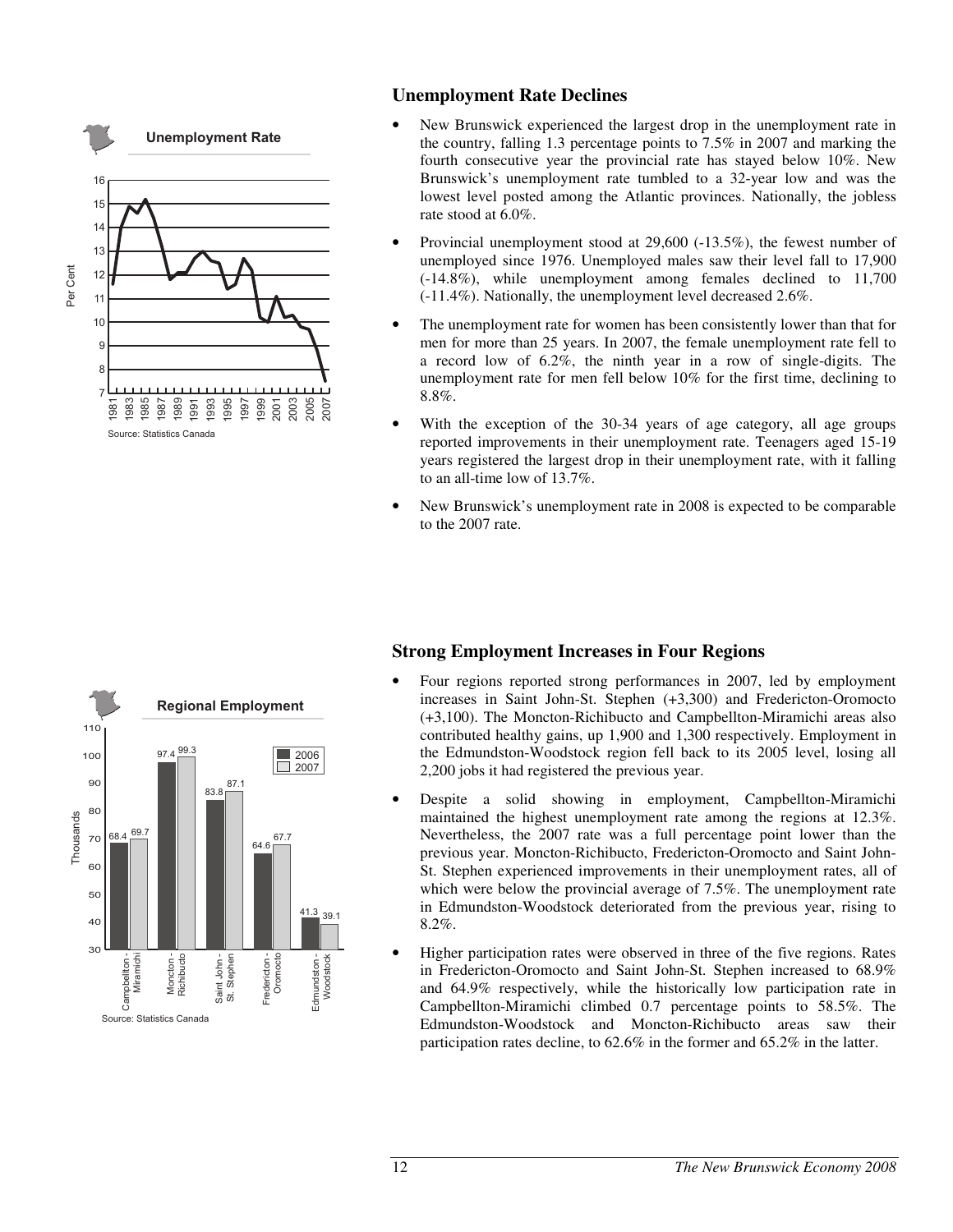#### **Inflation Increases**

- The Consumer Price Index (CPI) for New Brunswick increased 1.9% in 2007, moderately higher than the previous year's annual increase of 1.7%.
- The provincial rate of inflation fell below the Canadian rate for the second year in a row, with the national CPI increasing 2.2% in 2007.
- Consumer prices in the province rose in seven of the eight major components of the CPI, with three of the groups recording growth above the provincial increase: shelter (+4.3%), food (+3.2%) and alcoholic beverages and tobacco products  $(+3.2\%)$ . Recreation, education and reading  $(+1.5\%)$ and household operations and furnishings (+1.0%) also exerted upward pressure, while minimal increases were registered in clothing and footwear, and health and personal care. The only component to report a decline was transportation, down 0.5%.
- In 2008, the New Brunswick CPI is anticipated to increase at a rate lower than 2007.



## **Retail Trade Climbs Higher**

- New Brunswick's retail trade rose 6.3% in 2007, the strongest increase since 1999. Nationally, retail sales were up 5.8%. Provincial employment in the sector was 45,600 in 2007, much the same as the previous two years, and average weekly earnings increased 1.7%. This group accounts for almost 7% of provincial GDP.
- Thirteen of the 15 published store types in the province reported positive sales growth, with double-digit gains in specialized building materials and garden stores, used and recreational motor vehicle and parts dealers, and home furnishings stores. Declines were exhibited in pharmacies and personal care stores and computer and software stores.
- New motor vehicle sales continued to show growth in 2007. The value of new vehicle sales increased 4.7% for the year, while the number of new vehicles sold rose 5.3%.
- Wholesale trade increased 5.0% in 2007, the first time since 1999 that New Brunswick's growth was above the national result (+4.8%). Employment in the industry rose to 11,700 in 2007, up 6.4%, while average weekly earnings improved 7.6%. This sector represents more than 4% of New Brunswick's GDP.
- Several large retail companies expanded their presence in a number of New Brunswick communities including Canadian Tire, DirectBuy, Leon's Furniture, RONA, Sobeys and Wal-Mart.

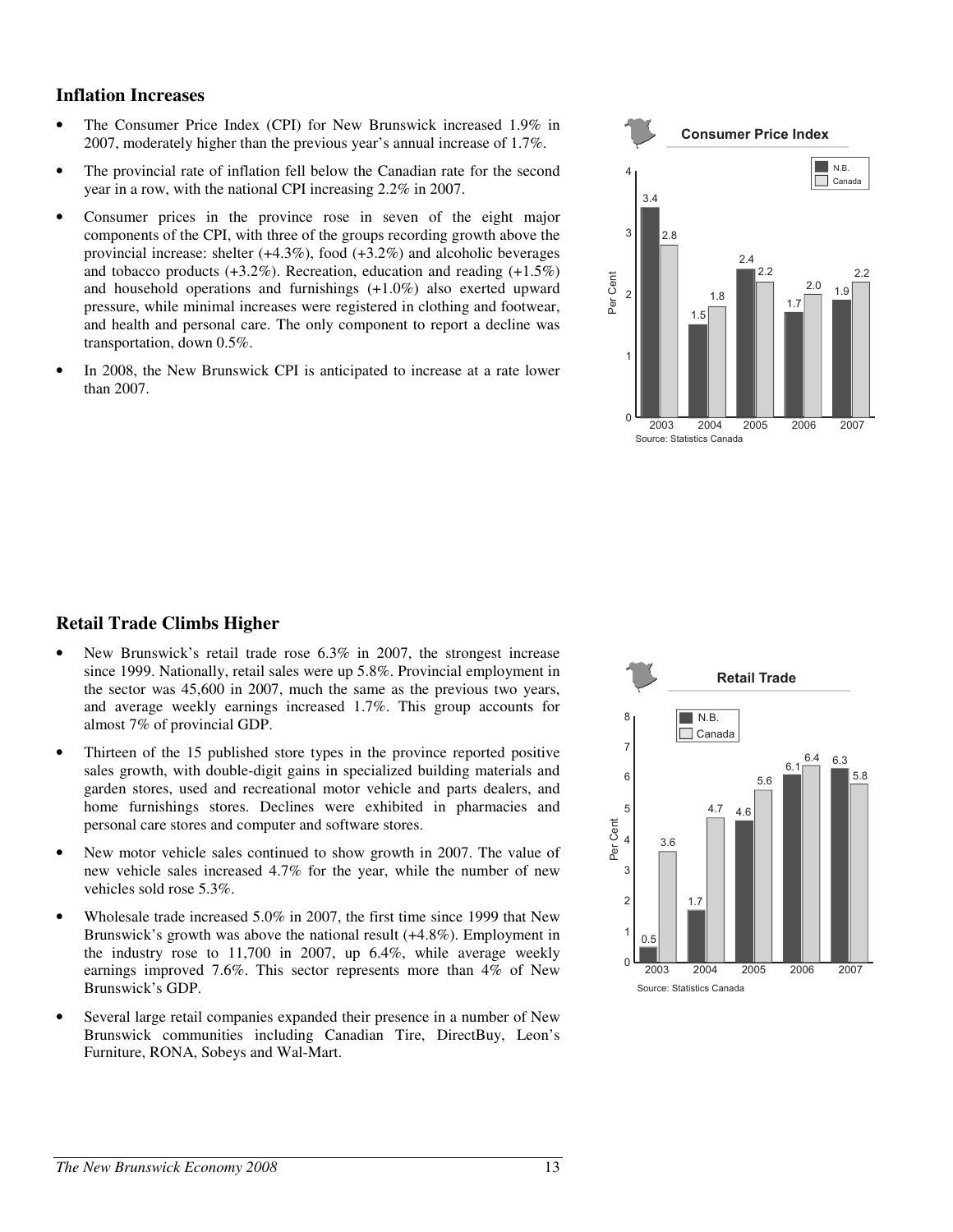

# **Farm Cash Receipts Struggling**

- New Brunswick's farm cash receipts fell 2.9% in 2007. This was due to a decline in crop receipts of 11.2%, as livestock receipts rose 6.9%. Higher receipts for dairy products and poultry were not sufficient to offset lower receipts for potatoes (-21.3%). Nationally, farm cash receipts increased 9.5%.
- New Brunswick's manufacturing sales for seafood product preparation and packaging dropped 14.4% in 2007 to \$740.0 million.
- In 2006, total commercial fish landings decreased 7.4% to 110.4 thousand metric tonnes; the increase in shrimp was insufficient to overcome declines in queen crab and herring. With respect to value, landings dropped sharply to \$150.6 million (-26.5%) due to significant decreases in New Brunswick's main species of lobster, queen crab and herring.
- Agriculture, fishing and hunting industries represent more than 2% of the province's GDP. In 2007, employment in these industries totalled 8,400, compared to 7,700 in 2006.



## **Accommodation and Food Services Face Challenges**

- In 2007, employment for accommodation and food services in New Brunswick fell 3.2% to 24,200. Average weekly earnings rose 6.2% compared to 2006. The sector represents 2% of provincial GDP.
- Sales in the food services and drinking places industry fell for the third year in a row, down 3.9% in 2007. Only limited-service establishments (55.6% of the total) showed positive growth at 2.9%. Nationally, the overall increase was 3.3%.
- Provincial hotels and other lodgings reported an average July-August occupancy rate of 72.5% in 2007, up from 69.5% the year before. Room sales increased 5.1% for the full year; increases of 10.0% by New Brunswick residents and 1.7% by other Canadians were realized, while room sales by US and other foreign visitors declined 3.0%. In 2007, the accommodation sector benefited from new projects and upgrades worth more than \$25 million. For 2008, over \$5 million in projects have already been announced.
- Attraction visitation showed an overall decline of 0.7% in 2007, resulting from lower numbers to historic sites, museums, galleries and gardens. The Province announced an infrastructure investment of \$1 million to be split between the Kings Landing Historical Settlement and the Village Historique Acadien. For 2008, domestic travel is expected to remain positive and overseas markets are anticipated to improve, especially with the new nonstop flight between Fredericton and London. Challenges will remain with the US market due to currency and border crossing issues.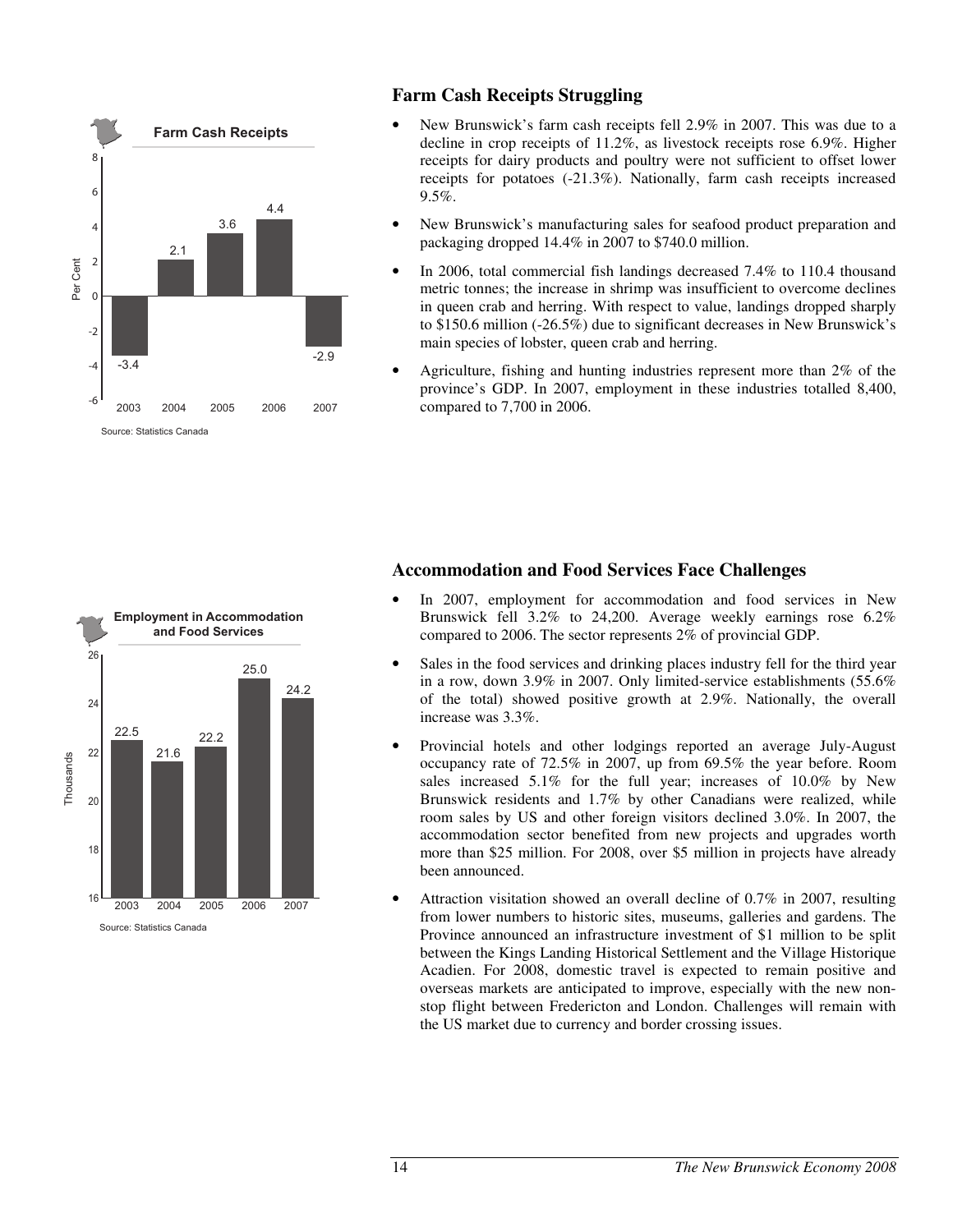### **Export Growth Robust**

- In 2007, the value of foreign exports of goods originating from New Brunswick totalled \$11.2 billion, a 7.7% increase over 2006. The increase chiefly reflected higher refined petroleum prices in the latter part of the year.
- The bulk of the overall increase can be attributed to gains in energy products, which rose 14.5%. Exports of industrial goods (+28.4%) and consumer goods (+13.0%) were also up. The five remaining commodity groups reported decreases, with exports of forestry products suffering the most significant drop, down 9.7%.
- Energy products (59.5%), forestry products (14.5%) and agricultural and fishing products (9.9%) represent roughly 84% of the province's foreign exports. Exports to China increased 32.4% to \$48.3 million in 2007, while those to India rose 13.9% to \$65.4 million.
- Around 88% of the province's foreign exports are destined to the US markets. Belgium is next, receiving 1.0% of New Brunswick's exports, followed by the UK and Spain, with each receiving 0.7%.



## **Manufacturing Sales Rebound**

- Manufacturing sales for New Brunswick turned around from the previous year, posting growth of 4.9% in 2007. Nationally, sales increased 0.3%. Provincial sales in non-durables (84.3% of the total), which include petroleum, paper and food products, increased 7.8%, while durables (15.7% of the total), which include wood, primary metal and machinery products, decreased 8.1%.
- Employment in the manufacturing sector reached 37,900 in 2007, a 2.7% rise over 2006. The increase was mainly due to the non-durables component, with petroleum and coal products manufacturing reporting a gain of 1,200. The manufacturing sector represents more than 13% of provincial GDP.
- In 2007, new developments in the manufacturing sector (excluding the paper and wood products components) involved Atlantic Mist Cranberries Inc., IPL Inc. (plastics), Maritime Hydraulic Repair Centre (oil industry products), McCain Foods (potato processing), Precision Nuclear Inc. (nuclear products) and Spielo Manufacturing Inc. (gaming technology).

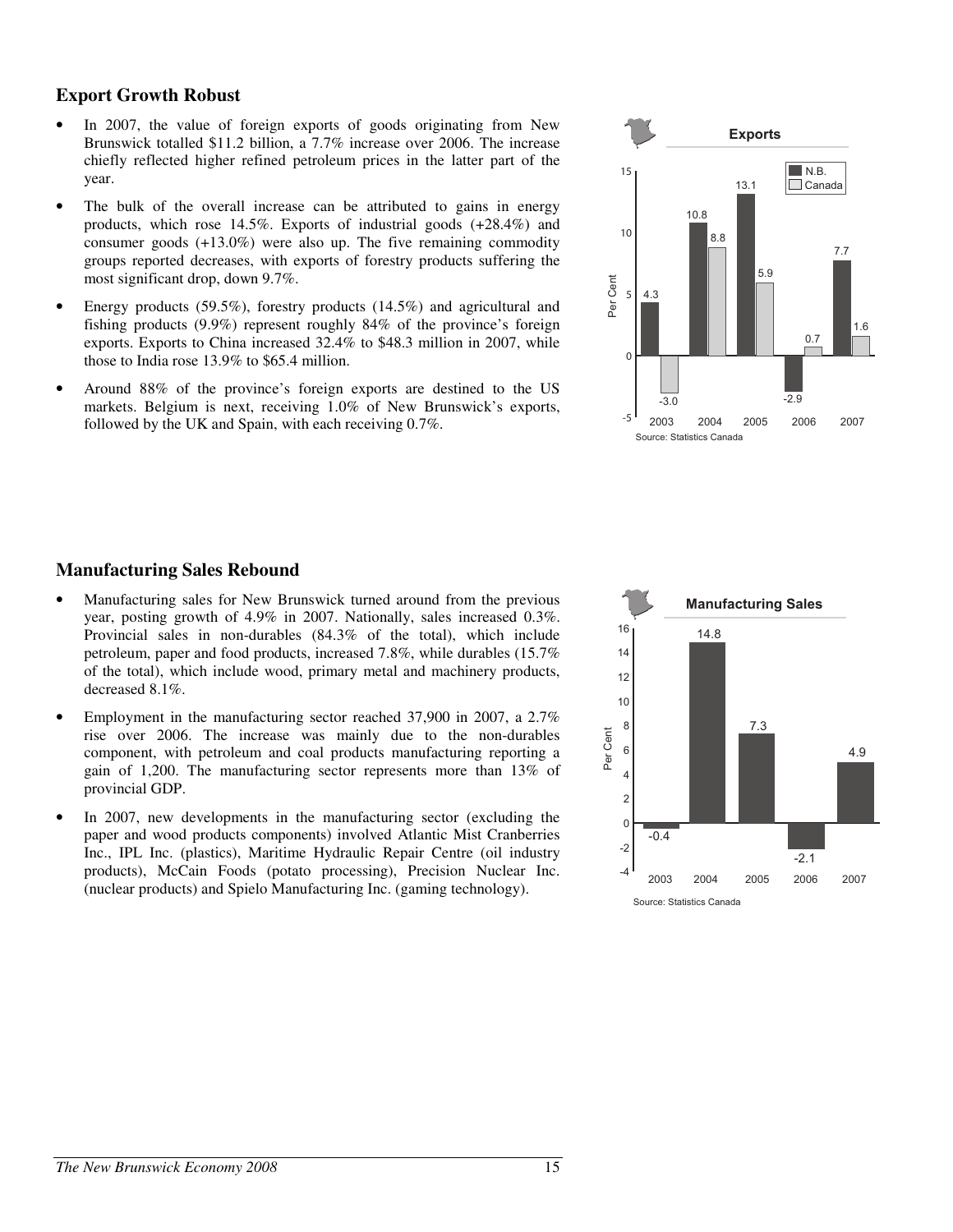

# **Wood Products Difficulties Remain**

- In 2007, manufacturing sales of New Brunswick wood products totalled \$1,004.1 million, down 18.7% from 2006. Production of sawn lumber declined for a third consecutive year, falling 10.1% to 3.3 million cubic metres.
- Wood products industries represent more than 2% of New Brunswick's GDP, while forestry and logging accounts for under 2%. Employment in 2007 inched down in both the wood products industry (falling to 7,100) and in the forestry and logging and related services industry (down to 4,400).
- The prolonged slump in the US housing market pushed construction of new homes there down by the largest amount in almost three decades. In 2007, lumber prices dropped 13.1% and housing starts south of the border tumbled 24.8%, the second largest decline on record.
- Reduced demand for building materials in the US challenged New Brunswick's wood products manufacturers. Fawcett Lumber Co. closed its Petitcodiac sawmill, planner mill and dry kiln operation for an indefinite period, putting 90 people out of work. The UPM-Kymmene sawmill in Blackville and J.D. Irving's sawmill in Kedgwick were also indefinitely closed. M.L. Wilkins and Son Ltd. shut the door on its Fredericton sawmill, leaving 70 people without work, while Fraser Papers temporarily closed its sawmills in Juniper and Plaster Rock.
- On the positive side, West-Wood Industries Ltd. improved productivity and created up to 100 new jobs. Groupe Savoie officially opened a modernized hardwood manufacturing facility in Kedgwick. The Atlantic Innovation Fund (AIF) provided funding to Marwood Ltd. to produce low-maintenance or maintenance-free exterior wood. In addition, New Brunswick lumber producers are looking to European markets in an attempt to curb losses from the high Canadian dollar and the worsening US housing market.
- The Softwood Lumber Agreement between Canada and the US was reached and entered into on October 12, 2006. However, the two countries continued to be engaged in a dispute over lumber in 2007.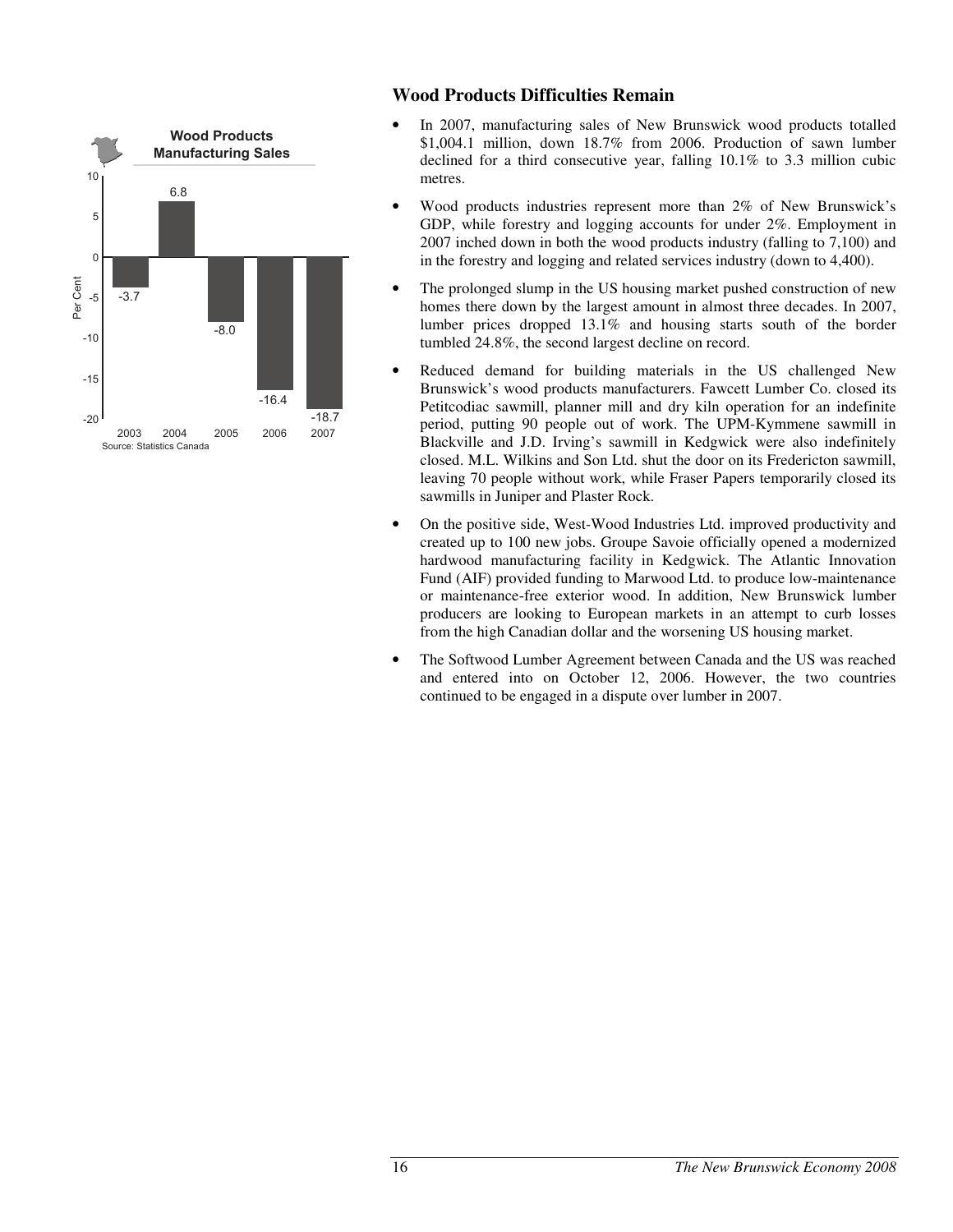## **Paper Products Flat**

- Persistently low prices on some paper products caused a number of mill closures in the province during the latter half of 2007. Still, a strong start to the year kept paper manufacturing sales (which include sales of pulp, paper and paper products) up slightly for all of 2007, increasing 0.7% from 2006 to \$2,052.6 million.
- In 2007, manufacturing sales from paper mills decreased 8.7%, while sales from converted paper mills advanced 2.3% over 2006.
- Employment in the paper manufacturing industry edged up in 2007, to reach 5,000. The industry represents around 4% of provincial GDP.
- Weak markets caused the temporary shut down of some mill operations in 2007. Moreover, UPM-Kymmene permanently closed its paper mill in Miramichi, impacting 600 workers, while AbitibiBowater Inc. shut the door for good at its Dalhousie mill, affecting more than 300 people.
- On the bright side, Fraser Papers completed the \$10-million (US) rebuild of a boiler at its Edmundston pulp mill, and AV Nackawic Inc. invested roughly \$35 million on an expansion to produce dissolving pulp.
- Prices in US dollars for market pulp continued to climb, up 13.6% in 2007, the fifth consecutive annual increase. In contrast, newsprint prices plunged 11.0% after increasing four years in a row.



#### **Wages and Salaries Growth Remains Strong**

- New Brunswick wages and salaries recorded their strongest increase in seven years, up 5.0% in 2007 compared to the national increase of 6.3%. Growth was higher for the service sector  $(+5.3\%)$  than the goods-producing sector (+4.3%) for the province.
- With the exception of agriculture, forestry, fishing and hunting  $(-3.3\%)$ , all major industry categories reported advances. Of the 14 reporting gains, only mining and oil and gas extraction (+10.3%) registered double-digit growth. Increases of more than 7% were evident in federal public administration (+8.9%), and finance, real estate and company management (+7.6%).
- More than 64% of wages and salaries are captured in the categories of professional and personal services industries (16.6%), trade (12.4%), manufacturing (12.2%), public administration (11.7%), and health care and social assistance  $(11.4\%)$ .
- Average weekly earnings in 2007 ranged from \$295.01 in accommodation and food services, to \$1,001.23 in information and cultural industries. Overall, average weekly earnings advanced 3.7% to \$709.33, representing 92.1% of the national average of \$770.58.

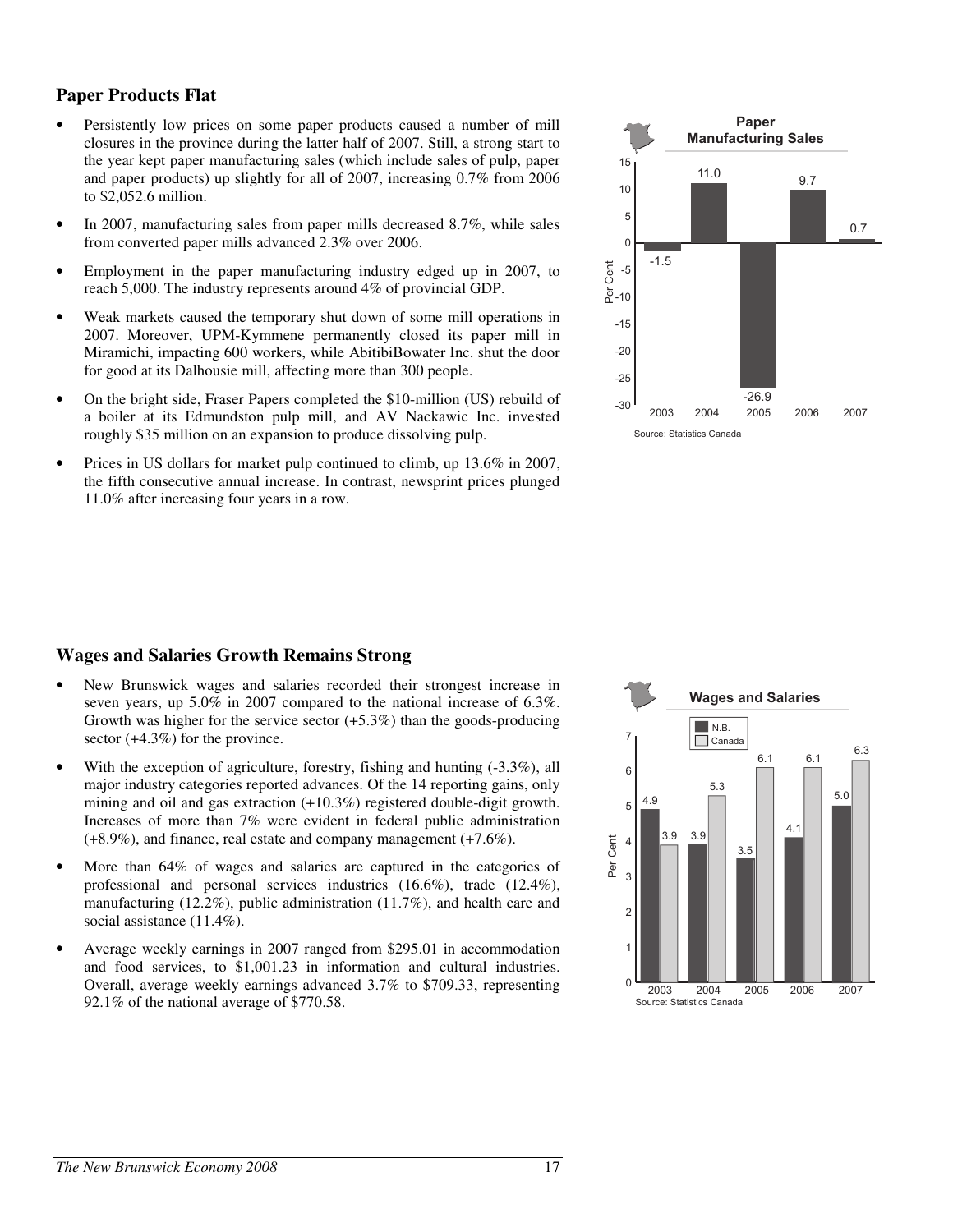

# **Capital Investment Achieves New High**

- Capital investment in New Brunswick reached \$6.0 billion in 2007, a 5.4% increase over 2006. Increases came from both the private and public sectors.
- Private sector capital investment, which represents around 78% of the total, increased 4.3% in 2007, with higher investments in both housing and nonresidential construction. Capital spending from the public sector rose 9.5% in 2007, due to higher investments in construction, and machinery and equipment.
- Construction on the Canaport LNG terminal and the \$1.4-billion refurbishment of the Point Lepreau generating station (which includes the cost of replacement electricity) continued in 2007. The \$750-million terminal is expected to be operational in late 2008, while work on the Point Lepreau nuclear power plant will continue through 2009.
- A number of noteworthy investment projects were completed in 2007: the \$85-million Upper River Valley Hospital in Waterville; NB Power's new \$50-million transmission line from Point Lepreau to the Maine border; a new \$35-million brewery in Moncton; a \$16-million flight school at the Fredericton International Airport; the \$16-million Willie O'Ree sports and leisure complex in Fredericton; a \$10.3-million French-language school in Fredericton (École des Bâtisseurs); a \$10-million secondary access road to Red Head, and Fraser Papers' \$10-million (US) rebuild of the recovery boiler at its Edmundston pulp mill.
- The twinning of the Trans-Canada Highway wrapped up, with the final section between Grand Falls and Woodstock opened to the public in the fall.
- Residential construction investment totalled \$1,517.9 million in 2007, an 8.9% rise over 2006. Construction of new dwellings and renovation expenditures both contributed to the increase. Nationally, residential construction investment grew 8.5%. In 2007, provincial housing starts increased 3.8% to 4,242 units.
- Non-residential building construction investment increased 3.2% in 2007. Gains in the industrial  $(+35.7\%)$  and commercial  $(+5.5\%)$  components more than offset an 11.1% decline in institutional and governmental building construction.
- Healthy gains in construction spearheaded employment growth among New Brunswick's industries, rising by 2,900 to stand at 24,000 in 2007. Construction industries represent more than 6% of provincial GDP.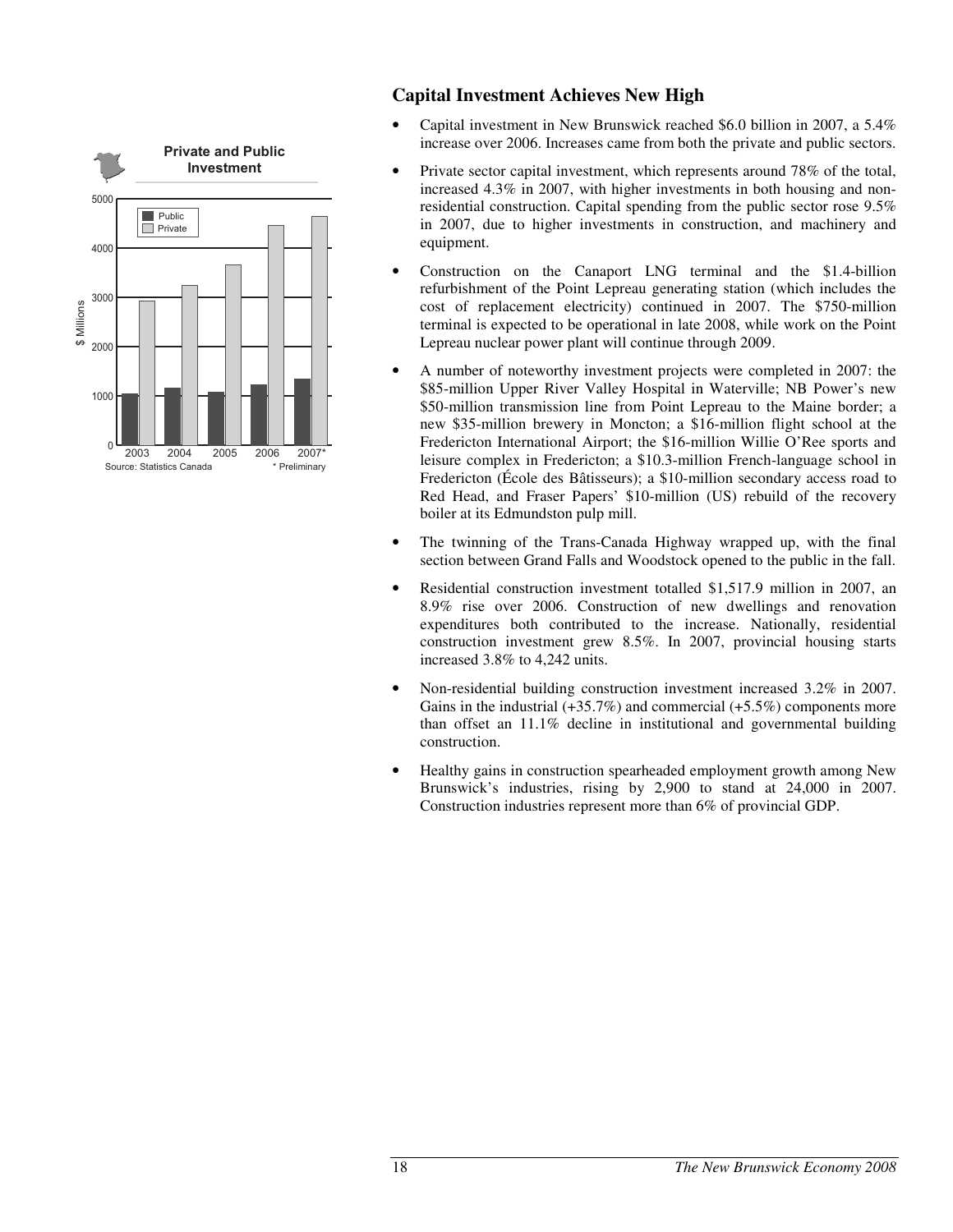### **Mining Production Boom Continues**

- New Brunswick is a major Canadian producer of lead, zinc, silver, potash, peat, antimony, bismuth and cadmium. Other locally produced minerals include copper, salt, limestone, coal, marl and silica. In 2007, the overall value of mineral production was estimated to total \$1,569.2 million, a 2.0% increase from 2006.
- The value of metallic mineral production in 2007 was \$1,231.3 million (+0.2%), essentially unchanged from 2006. The metals sector accounts for 78.5% of the total value of mineral production.
- Coal and non-metallic mineral production are the remaining contributors to the total value of mineral production. Combined, their value reached \$337.9 million, a 9.0% rise from 2006. The non-metals sector is influenced primarily by potash.
- Encouraged by strong global demand and elevated zinc prices, foreign exports of zinc ores and concentrates originating from the province soared 52.6% to \$276.4 million in 2007.
- Employment in the mining and oil and gas extraction industry stood at 4,600 in 2007, up 800 from a year ago. The sector represents slightly more than 1% of provincial GDP.
- Many developments surfaced in the mining sector in 2007. Blue Note Mining Inc. reopened the Caribou and Restigouche mines near Bathurst and delivered its first shipment of lead concentrate to the Xstrata smelter in Belledune. Potash Corporation of Saskatchewan Inc. announced the \$1.7-billion development of a new mine adjacent to its existing operation near Sussex. Contact Exploration conducted production tests on four oil wells in the west Stoney Creek area and completed preliminary testing on 14 others. Corridor Resources Inc. continued to develop the McCully gas field, and Adex Mining Inc. laid out plans to reopen the Mount Pleasant mine that was closed in 1985.
- New Brunswick also saw marked progress in mineral exploration by numerous companies such as Slam Exploration Ltd., Stratabound Minerals Corp., CVRD Inco Ltd., Geodex Minerals Ltd., Xstrata Zinc Canada, First Narrows Resources Corp. and Capella Resources Ltd. Approximately \$34 million was spent on exploration initiatives in 2007.
- Ways to improve and expand the viability of the mining industry are continually being investigated by the Province.

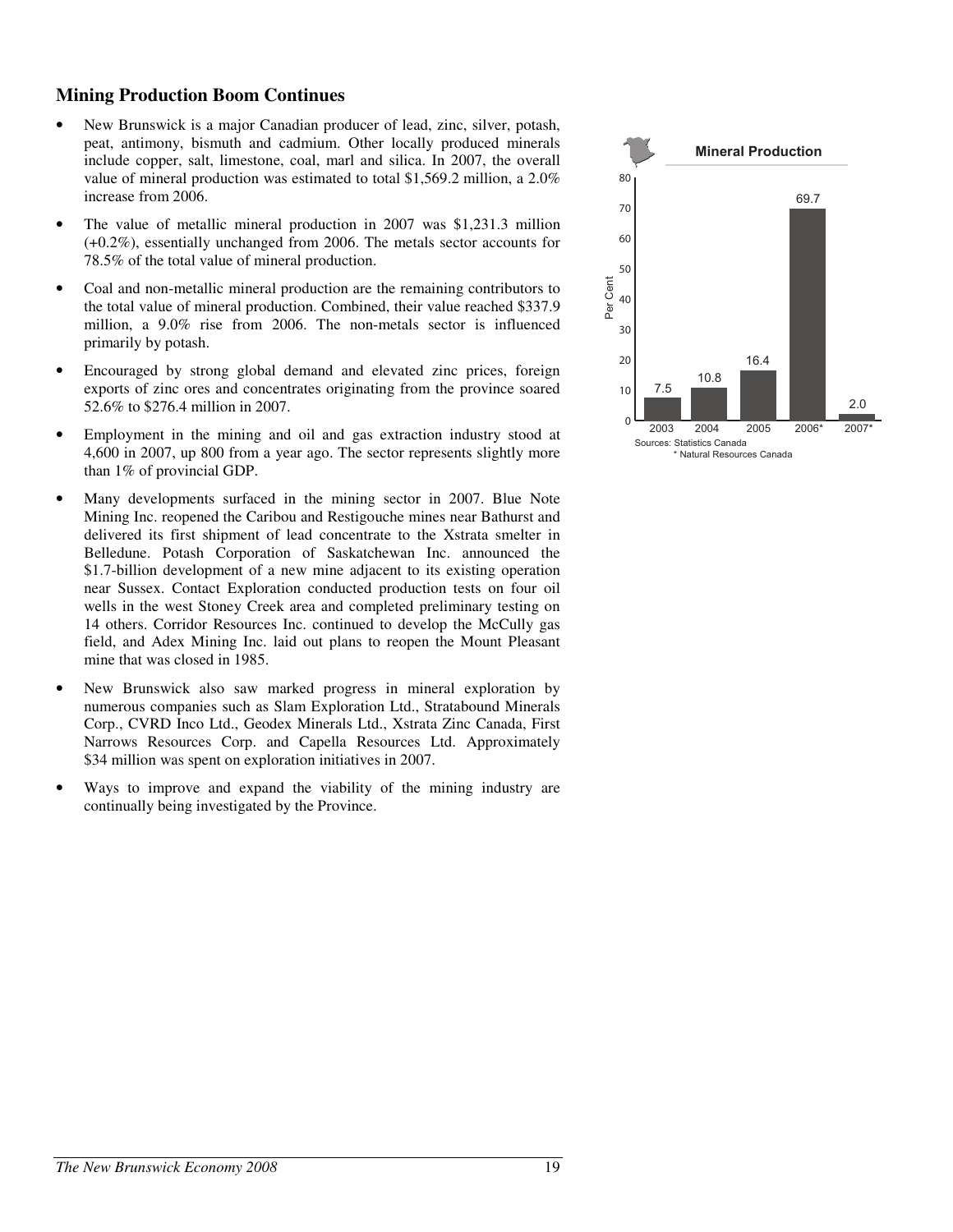

# **Transportation Shows Potential**

- In 2007, transportation and warehousing employment in New Brunswick decreased 4.0% to 19,100. While employment in truck transportation held steady at 9,400, gains in scenic and sightseeing transportation were not enough to offset losses in transit and ground passenger transport, postal services, and couriers and messengers. Transportation and warehousing accounts for more than 5% of provincial GDP.
- The port of Saint John reported increases of 20.6% in vessel traffic and 8.9% in cargo tonnage. In 2007, 27.1 million tonnes of cargo were handled with strong improvements in petroleum products, salt, sugar, paperboard, lumber and containers. Almost 134,000 passengers on 53 cruise ships visited in 2007, both up more than 50% from 2006; 82 ships with 188,000 passengers are expected for 2008. The contract to build a new \$8.7-million cruise ship terminal building was awarded, and construction should be completed by September 2008.
- The \$750-million Canaport LNG terminal will be operational by December 2008 and will add 100 ship calls annually to the port of Saint John. Construction has started on the \$350-million, 145-kilometre pipeline that will connect with the Maritimes & Northeast Pipeline and deliver natural gas from the LNG terminal to the US market.
- The \$59.6-million pipeline from the McCully field near Sussex to the Maritimes & Northeast Pipeline was completed. Natural gas started flowing in June 2007.
- The Belledune Port Authority handled 1.9 million tonnes of goods in 2007, an increase of 1.4% over 2006. The port authority is investing about \$5 million in new storage facilities to handle wood pellets, zinc concentrate and perlite.
- In 2007, there was a 61.0% increase in aircraft movement at the Greater Moncton International Airport (GMIA); a second flight to Paris was added and Air Canada started a direct flight service to Ottawa. Transport Canada launched an international air cargo transshipment program at the airport, which will enhance Moncton's position as an inter-modal hub for the Maritimes. GMIA offers more than 100 all-cargo flights per week and handles over 24,000 metric tonnes annually.
- The Fredericton International Airport saw a 37.5% boost in aircraft movements in 2007 as a new \$16-million flight school was established to train students from China and Air Canada added a direct flight service to Ottawa.
- The Saint John Airport benefited from a new WestJet service to Toronto and seasonal flights by Sunwing Vacations. These developments influenced aircraft movements, which rose 11.9% over 2006.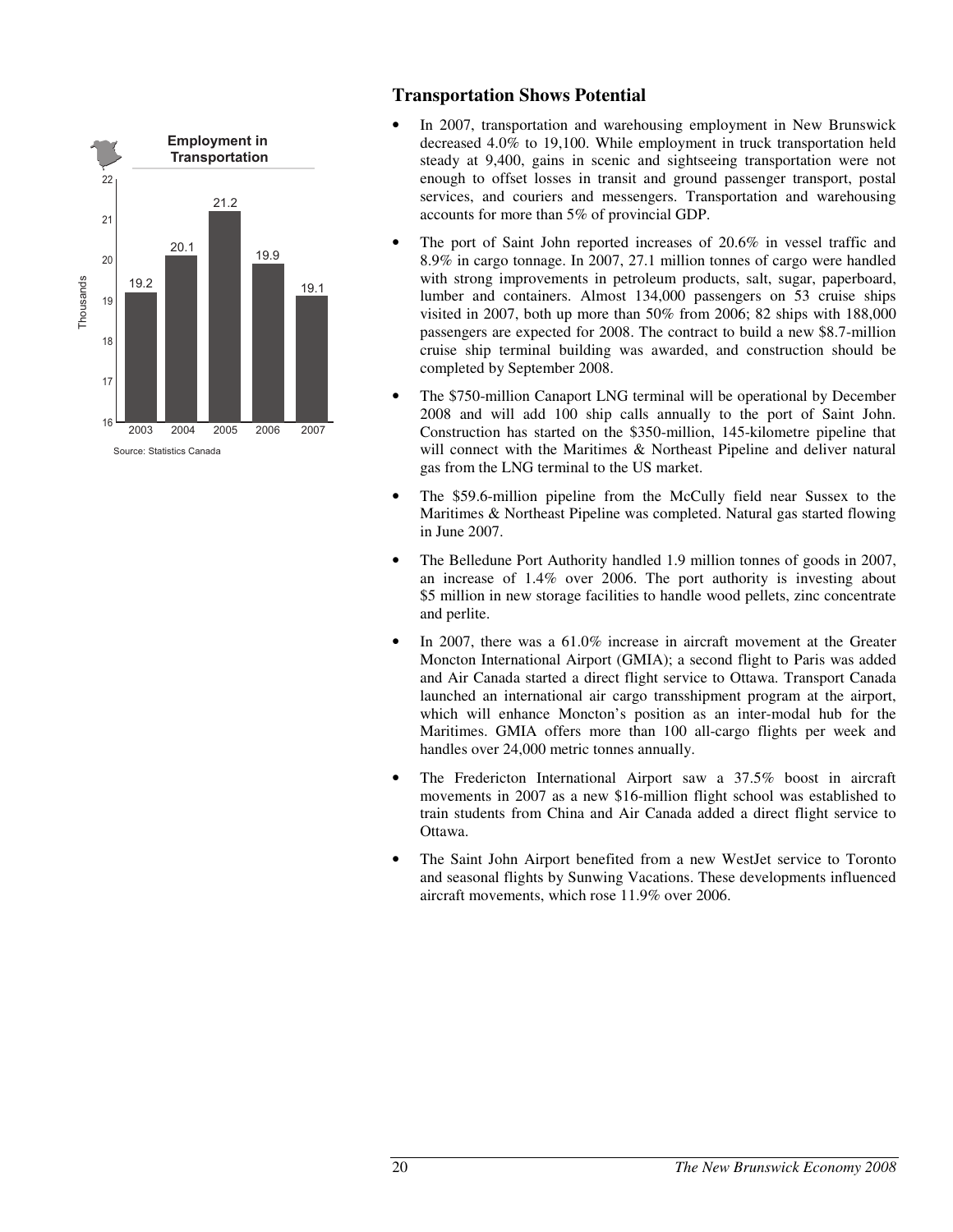#### **Technology and Communication Diversifies Further**

- Employment in technology and communication was 49,100 in 2007, an increase of 1.9% from the year before. This group accounts for about 9% of New Brunswick's GDP. In 2007, average weekly earnings varied from \$376.31 for business support services (including customer contact centres), to \$1,001.23 for information and cultural industries, to \$1,119.89 for computer systems design and related services.
- In 2007, Rogers Communications Inc. announced a \$109-million investment over two years to improve its wireless coverage and expand its residential telephone service and digital cable offerings throughout the province; the initiative will provide additional jobs at its customer care centre in Moncton. As well, Aliant announced a \$12-million expansion of its broadband Internet-based TV service to households in greater Moncton.
- The NRC-IIT continued with research groups focusing on People-Centred Technologies and Internet Logic. Currently, there are more than 75 staff members working out of the Fredericton and Moncton locations.
- The e-learning sector is benefiting from a four-year, \$5.5-million SynergiC3 project that involves NRC-IIT and Ontario-based Desire2Learn (which established its first satellite office in Moncton). As well, Innovatia, a subsidiary of Bell Aliant, opened a research and development centre in Saint John.
- The aerospace, defence and security industry employs about 800 people and reported revenues of more than \$125 million in 2007. Funding obligations from recent federal military procurements are expected to boost this industry for several years.
- Information technology (IT) industry group propelsj, which was established to promote the industry in Saint John, has seen 20 new IT firms start up or locate in the area since 2004 (nine in 2007). A recent survey noted these firms employ more than 200 professionals and have combined revenue in excess of \$16.5 million.
- Several customer contact centres announced new jobs or future expansion plans including: Atelka, Delta Hotels, Hostopia.com, Rogers Communications Inc., Sitel, TeleTech, TD Insurance Home and Auto, and Virtual-Agent Services. These announcements helped offset losses due to the closure of AOL Canada and Connect North America. The customer contact sector has roughly 110 sites that employ about 21,000 people throughout New Brunswick.



Source: Statistics Canada